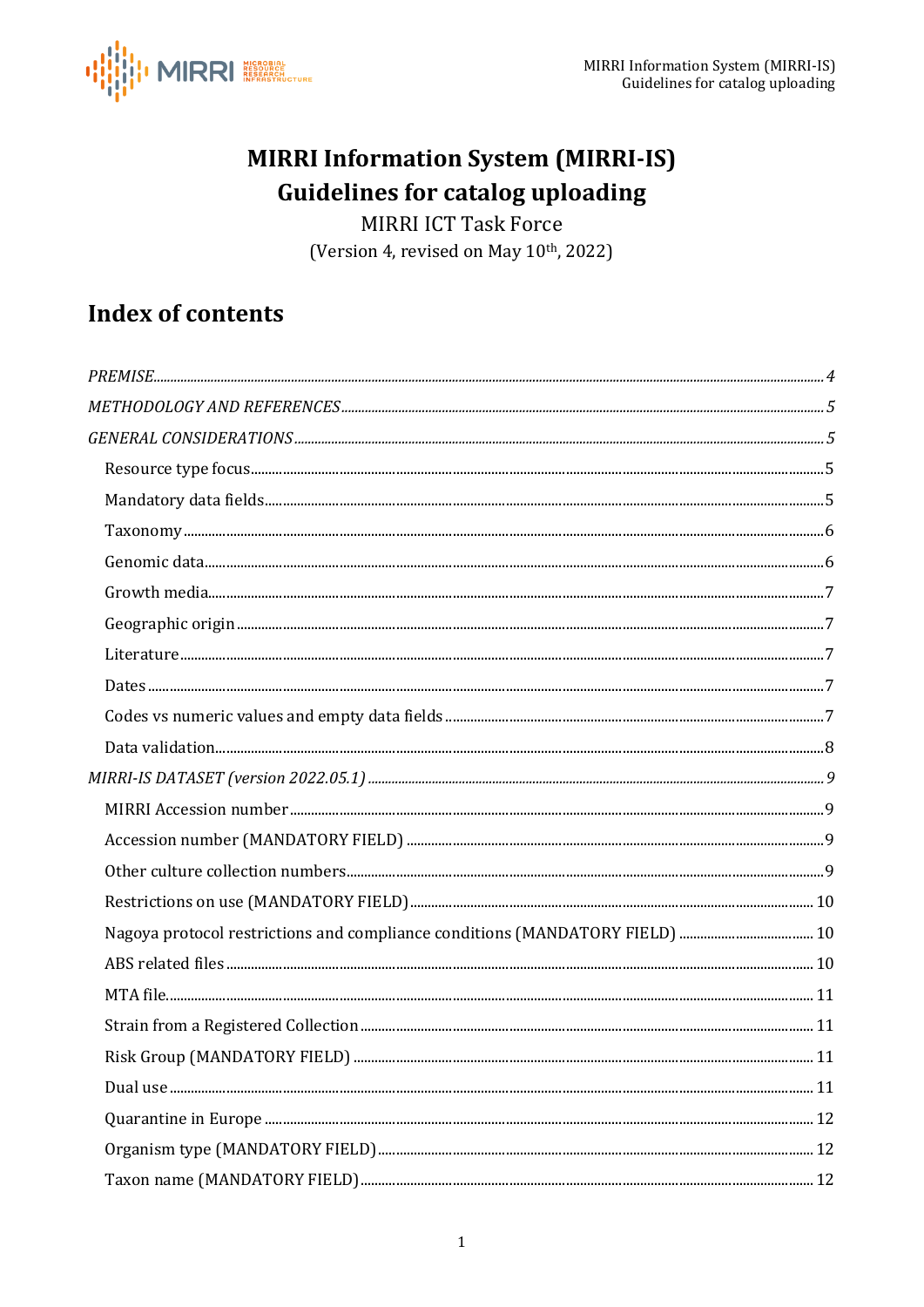

| ${\bf Comment~on~taxonomy.} \\ {\bf 13}$                                             |  |
|--------------------------------------------------------------------------------------|--|
|                                                                                      |  |
|                                                                                      |  |
|                                                                                      |  |
|                                                                                      |  |
|                                                                                      |  |
|                                                                                      |  |
|                                                                                      |  |
|                                                                                      |  |
|                                                                                      |  |
|                                                                                      |  |
|                                                                                      |  |
|                                                                                      |  |
|                                                                                      |  |
|                                                                                      |  |
|                                                                                      |  |
|                                                                                      |  |
| Country (MANDATORY FIELD FOR STRAINS ISOLATED AFTER OCTOBER 12th, 2014) 17           |  |
| Geographic origin (MANDATORY FIELD FOR STRAINS ISOLATED AFTER OCTOBER 12th, 2014) 18 |  |
|                                                                                      |  |
|                                                                                      |  |
|                                                                                      |  |
|                                                                                      |  |
|                                                                                      |  |
|                                                                                      |  |
|                                                                                      |  |
|                                                                                      |  |
|                                                                                      |  |
|                                                                                      |  |
|                                                                                      |  |
|                                                                                      |  |
|                                                                                      |  |
|                                                                                      |  |
|                                                                                      |  |
|                                                                                      |  |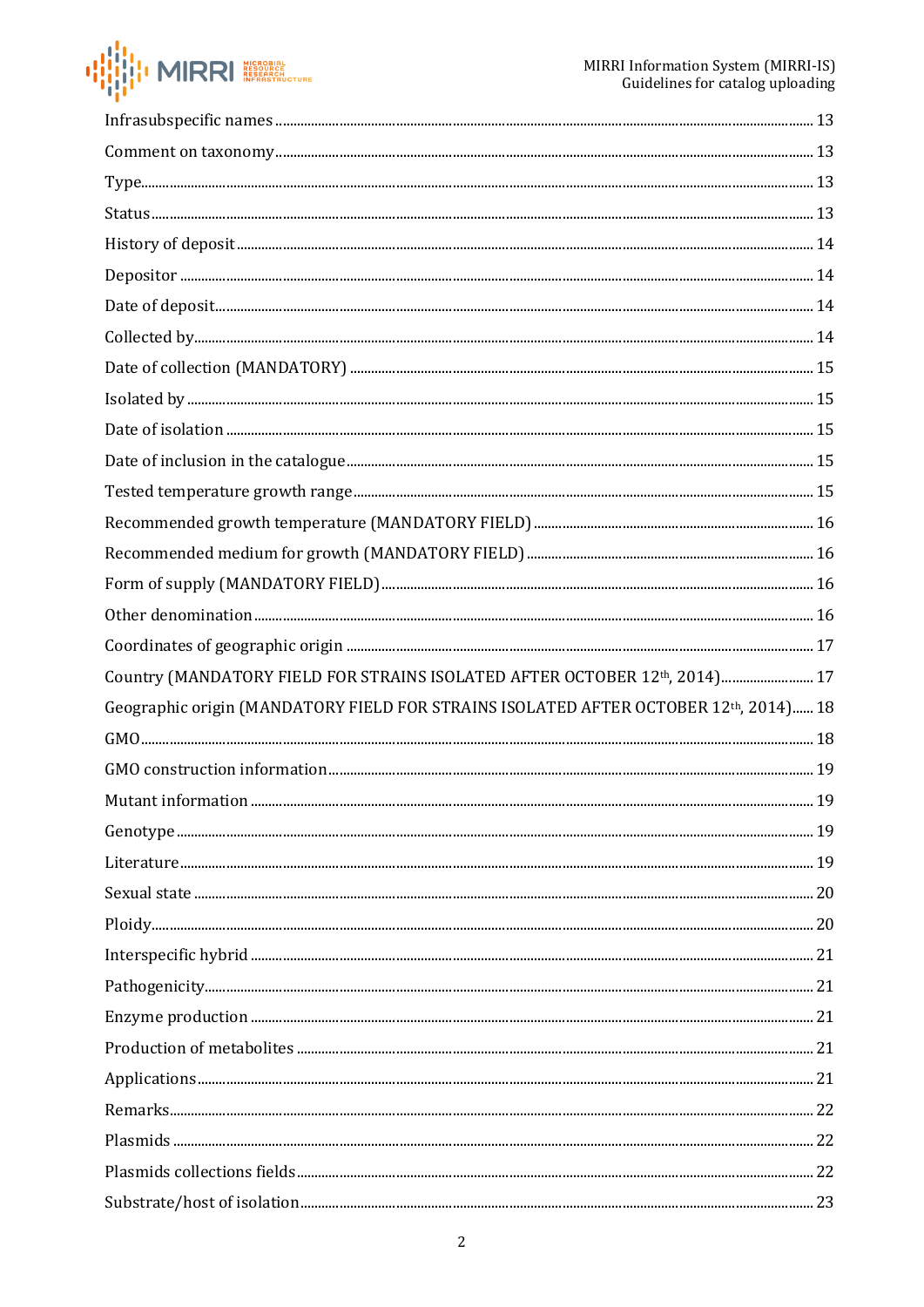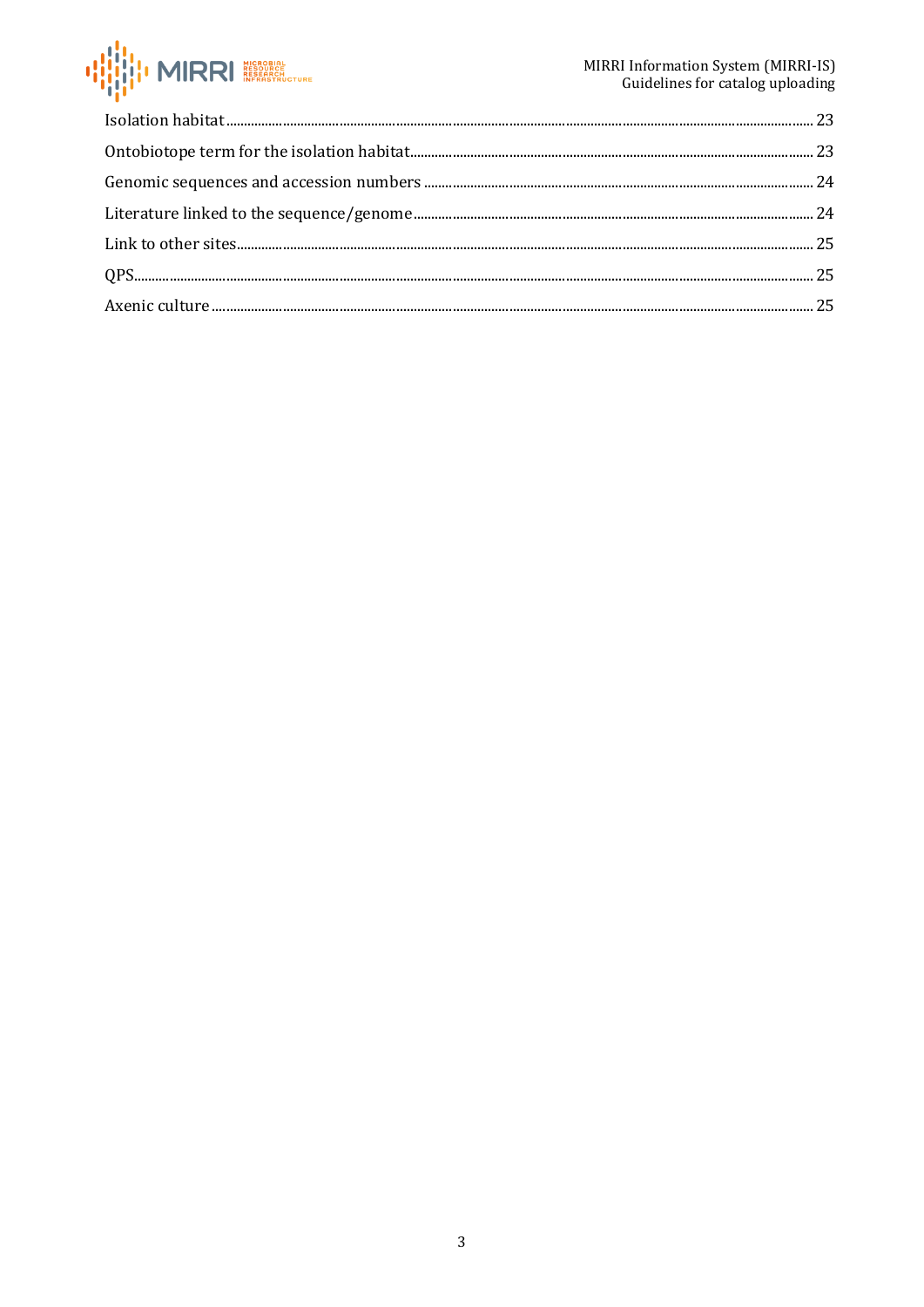I MIRRI NEROBIAL

## <span id="page-3-0"></span>**PREMISE**

This document is meant to provide guidelines to culture collections (CC) curators for the provision of their catalogs to MIRRI for inclusion in the MIRRI Information System (MIRRI-IS). These guidelines were prepared during various meetings, both face-to-face and virtual, of the ICT Task Force of MIRRI (MIRRI-ICT), and discussed with curators of MIRRI CCs during 2 teleconferences, held on June 10th and 17th, 2020.

During the meetings of the ICT Task Force, it was decided that:

- MIRRI-IS will be implemented using BioloMICS on the basis of an agreement that MIRRI must sign with BioAware. BioAware provided a first version to MIRRI in March 2020 already. MIRRI board must review it.
- Only catalogs from collections of MIRRI partner countries will be initially included in MIRRI-IS.
- The content of MIRRI-IS will be initially limited to an agreed list of information items (MIRRI-IS dataset), whose data format have been defined by the task force.
- All information included in the dataset is recommended, according to the resource type, and should therefore be submitted when available, because MIRRI aims at gathering all interesting information into the MIRRI-IS without limiting to the essential data.
- The MIRRI dataset will be progressively extended in order to improve its usefulness towards user needs and expected applications.
- A detailed description of the MIRRI dataset format will be provided to CC curators.
- For catalogs already available in a BioloMICS implementation, CBS/BioAware will extract the MIRRI dataset and include it in the MIRRI-IS, provided that the involved CC agrees.
- For the other catalogs, the extraction of data and its submission to CBS/BioAware for inclusion in the MIRRI-IS is under responsibility of the CC curators, which can be supported at the national level (CECT (ES), HSM (IT), VKM (RU) already expressed their willingness to support other collections at a national level).
- CBS/BioAware will validate some essential data of the catalogs and return to CC curators eventual lists of inconsistencies and errors found, so that they can carry out all appropriate corrections.

At the end of its work, the ICT Task Force delivered the MIRRI-ID dataset version 2020.04.1 as well as the initial version of these guidelines. During the teleconferences held with CC curators, clarifications were provided and the dataset was redefined according to the results of the discussion, until the definition of the current version 2020.06.1.

In the following part of this document, we report the MIRRI-IS dataset version 2020.06.1.

Annexes to this report are an MS Excel file describing the MIRRI-IS dataset version 2020.06.1, with examples, and an MS Excel file to be used as a template for uploading catalogs.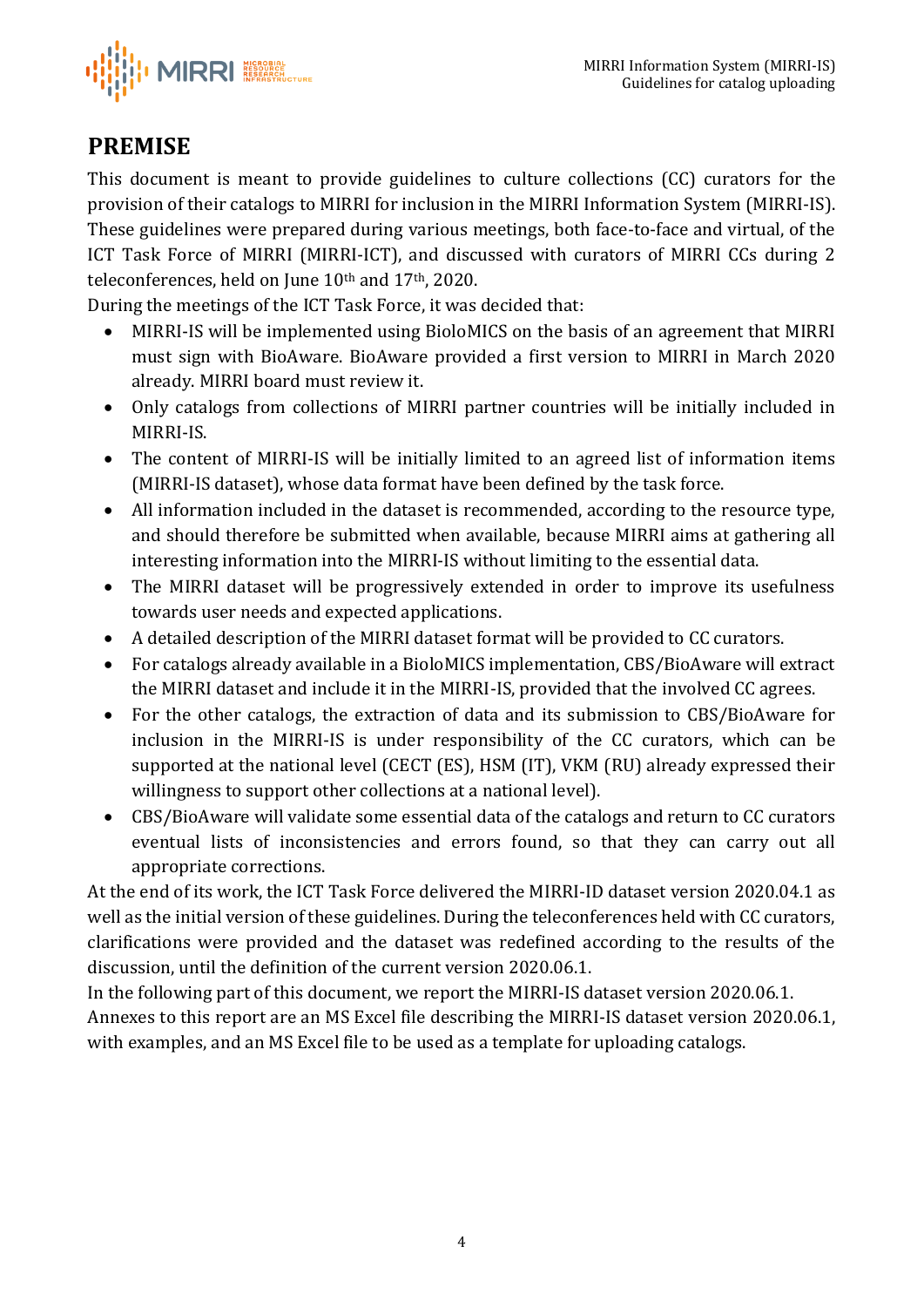

# <span id="page-4-0"></span>**METHODOLOGY AND REFERENCES**

This work was carried out starting from the existing standards and comparing them with the information effectively available in the CC catalogs, by taking into account some of the most recent and relevant international regulations and European rules as well:

- Annex A "From CABRI data fields to MIRRI data objects: the evolution of a standard" of the Deliverable D8.3 of MIRRI preparatory phase. This document includes a simple table that examines CABRI data sets for bacteria and, for each field, specify how it could be better implemented for MIRRI and the possible data validation processes.
- Mapping between data fields of catalogs submitted by CCs and the CABRI expanded datasets, compiled by Alexander Vasilenko, VKM.
- The ISO/AWI 21710 document on "Specification on data management and publication in microbial resource centres" (TC 276, WG 5).

Starting from the above information, the task force analysed each data field with the aim of defining:

- whether it had to be included in the MIRRI-IS dataset,
- if the CABRI and ISO/AWI 21710 definitions were in agreement,
- the format that it should have in the MIRRI-IS dataset and its related possible values.

A special attention was devoted to data fields related to regulations. A few additional data fields were included in the MIRRI-IS dataset, although not explicitly mentioned in CABRI and ISO standard definitions. Examples of these are Nagoya related information, dual use of strains and quarantine. For some of these fields advice was obtained from experts outside the task force. A special effort was put on the definition of codes and enumerations to be associated to data fields, instead of free text, whenever possible.

## <span id="page-4-1"></span>**GENERAL CONSIDERATIONS**

## <span id="page-4-2"></span>**Resource type focus**

The ICT Task Force focused its effort on bacteria, archaea, filamentous fungi and yeasts, mainly because of the specific competence of its members. Other resource types require other information. The Task force is willing to incorporate all needed information in the dataset in future releases. This applies, e.g., to plasmids, phages, viruses, algae and cyanobacteria.

## <span id="page-4-3"></span>**Mandatory data fields**

All data fields are strongly recommended: the CC should make all possible efforts to provide it in the requested format. There presently are only a few mandatory fields that are listed here below and highlighted in the description of the dataset. MIRRI-IS will check the provided data and may eventually discard records missing mandatory data fields and inform the CC. Presently, mandatory data fields are the following:

- Accession number
- Restrictions on use
- Nagoya protocol compliance conditions
- Risk Group
- Organism type
- Taxon name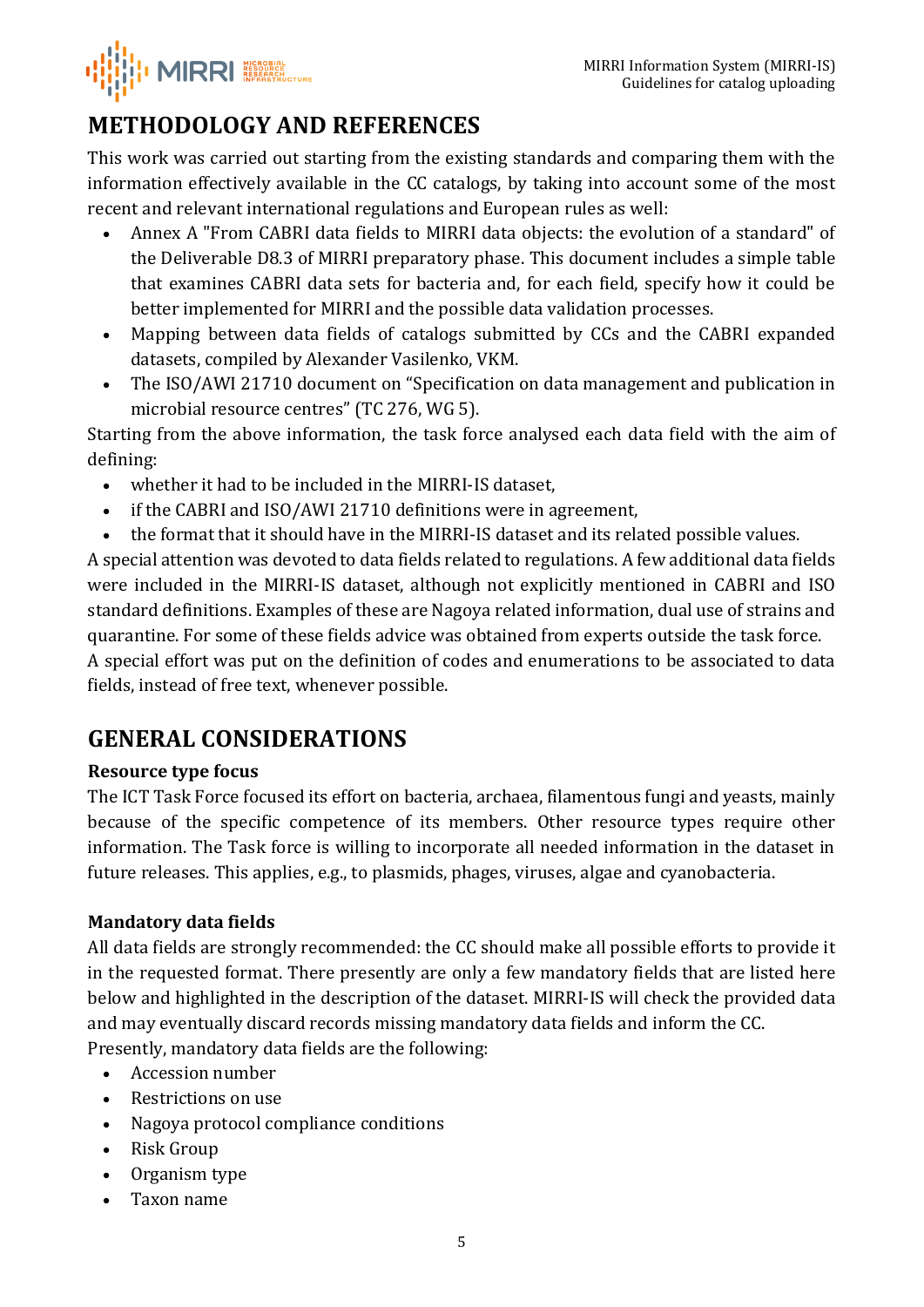

- Recommended growth temperature
- Recommended medium for growth
- Form of supply
- Geographic origin

### <span id="page-5-0"></span>**Taxonomy**

With reference to the taxonomic identity, it was decided that the value for this data field has to be compiled by retrieving the taxonomic exact and complete definition from authoritative sources. These include MycoBank (see [http://www.mycobank.com/\)](http://www.mycobank.com/) for fungi and yeasts, the Prokaryotic Nomenclature Up-to-Date (PNU see [https://www.dsmz.de/services/online](https://www.dsmz.de/services/online-tools/prokaryotic-nomenclature-up-to-date)[tools/prokaryotic-nomenclature-up-to-date\)](https://www.dsmz.de/services/online-tools/prokaryotic-nomenclature-up-to-date), that recently joined with the List of Prokaryotic names with Standing in Nomenclature (LPSN see https://www.bacterio.net/) to conform a new site (see https://lpsn.dsmz.de/), for bacteria and archaea, and AlgaeBase (see [http://www.algaebase.org/\)](http://www.algaebase.org/) for algae. The reference nomenclature for viruses is the taxonomy provided by the International Committee on Taxonomy of Viruses (ICTV see https://talk.ictvonline.org/taxonomy/).

CCs are required to submit only genus and species names, plus possible subspecies and variant names. Terms like 'sp.', 'spp.', 'aff.' or other attributes that would not permit finding the proper species name are not allowed. Only recognized and validly published Latin names will be accepted. A list of examples is provided in the annex. When a resource is not completely identified yet, or the species is not described yet, the genus name only (no "sp."), or even a higher rank name, must be specified.

It should be noted that a free text field for supplementary information on the taxon name, 'Comment on taxonomy', is available. This field should be used anytime when some extra notes can be provided on the taxon name of the strain. This includes, e.g., when the strain refers to a new species and when the reference taxonomical database has not yet been updated with reference to some changes in the classification of a genus or species. In such cases, include the taxon name that is present in the catalog in the 'Taxon name' field AND include a comment (free text) in the 'Comment on taxonomy' data field.

In case of hybrid strains, more than one taxon name can be specified. Names must be separated by a semicolon character ";".

MIRRI-IS will implement the BioloMICS method for synonyms. All strains of a given taxon and of its synonym taxa will be retrieved together, when querying by any of those names. This implies that synonyms are kept once defined by the CCs as taxon name: if CCs are using a synonym instead of the name in the catalog, this information can be kept.

### <span id="page-5-1"></span>**Genomic data**

Genomic reference data is of extreme importance in view of the development of MIRRI-IS and of the tools that will exploit its data.

CCs must provide the INSDC accession numbers of the sequence for all genes and markers that they consider of relevance for identification and other applications. Among them, are included the Internal Transcribed Spacer (ITS) regions, the Large Subunit (LSU), the 16S of the nuclear ribosomal RNA (rRNA), betatubulin (BenA), calmodulin (CaM), Actin (ACT), elongation factor 1-alpha (EF-1 $\alpha$ ), Ribosomal RNA-coding genes (RPB1 and RPB2). This list however is not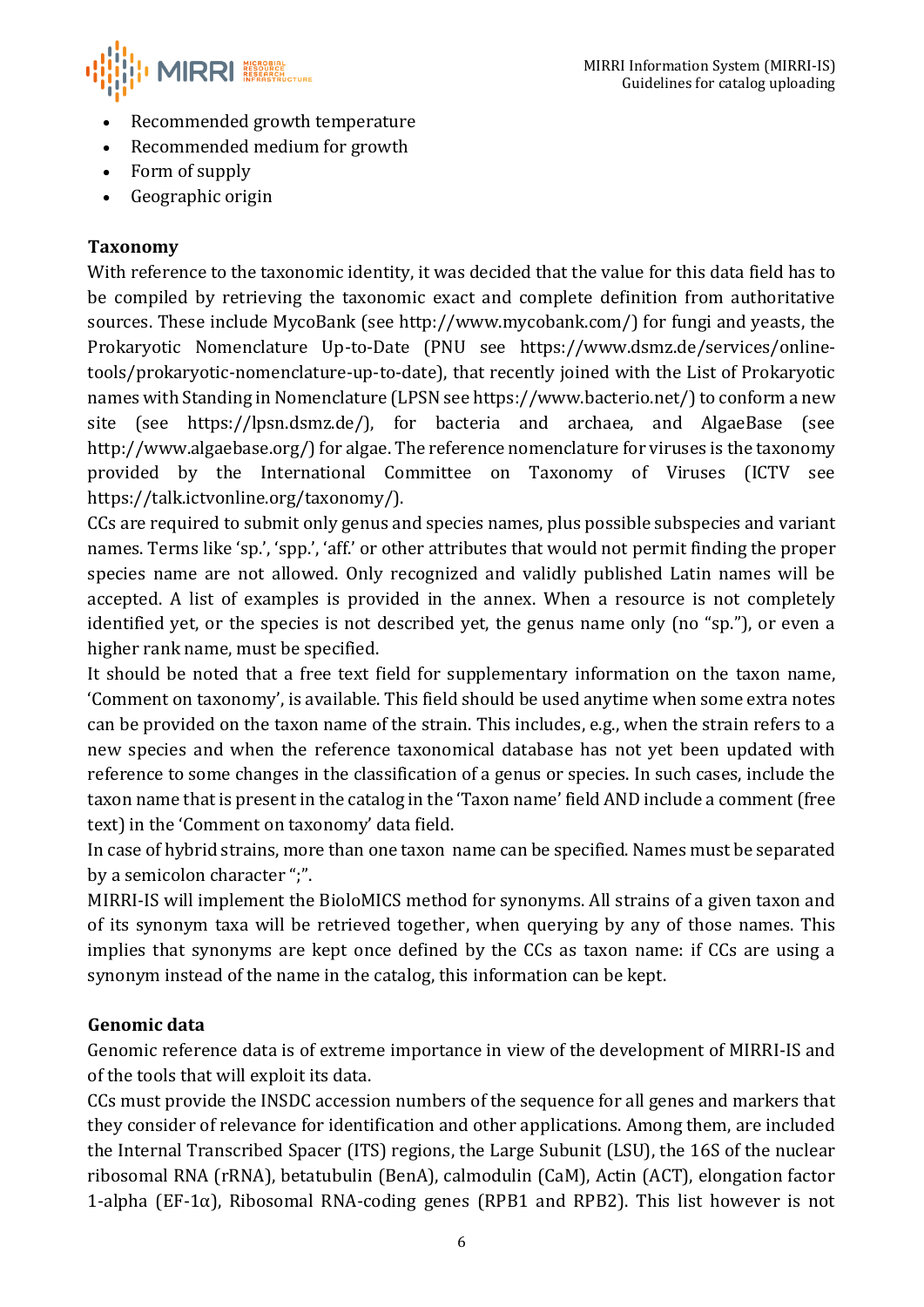

exhaustive. The sequence too can be submitted, if the collection agrees, when it is known, even if it has not been submitted to any sequence databank.

When just the accession number is provided, MIRRI-IS will retrieve the relative sequence and will return it to the CC for inclusion in the catalog.

### <span id="page-6-0"></span>**Growth media**

Growth medium information must be provided as detailed as possible, in a separate table. A list of common growth media will be compiled and made available in future versions of the MIRRI-IS dataset.

#### <span id="page-6-1"></span>**Geographic origin**

As to geographic origin, information for country, region, city, locality must be submitted in a separate table. This will improve precision of user queries and possibly allow the gathering of longitude and latitude values from GeoNames (see [https://www.geonames.org/\)](https://www.geonames.org/), when available with a sufficient precision. However, when coordinate information is available from CCs, these data fields must also be submitted and will be used. Locality names can be expressed either in the local language or in English.

#### <span id="page-6-2"></span>**Literature**

MIRRI-IS will include exact bibliographic references whenever possible, so that strains can be directly linked to their respective publications. To this aim, Pubmed IDs and DOIs should be provided, when available. When neither the Pubmed ID nor the DOI are available, information on authors, title, journal, volume, issue and pages are requested as distinct data fields in a separate table. In this case, as a validation task and in order to improve catalogs, MIRRI-IS will try to extract the missing Pubmed ID and DOI on the basis of the available information and return them to the CC for inclusion in the catalog.

#### <span id="page-6-3"></span>**Dates**

Some dates are included in the MIRRI-IS dataset. Here is their intended meaning.

- Collection date: when the sample was collected, usually in in situ condition.
- Isolation date: when the strain was isolated, usually in a laboratory.
- Identification date: when the strain was identified with the current taxon.
- Deposit: when the strain was deposited at the collection.
- Inclusion date: when the strain was included in the catalog and/or received its accession number.

The "access date" as defined by the Nagoya protocol is not included in the dataset

#### <span id="page-6-4"></span>**Codes vs numeric values and empty data fields**

The vast majority of enumerations (i.e. short lists of allowed values for a given data field) have been converted into numbers. This is the case, e.g., for compliance to Nagoya protocol. Logical values (Yes/No) have been converted to numbers too, for sake of uniformity.

These conversions can be done by the CC just before submitting the catalogue: the catalogue does not need to be changed for this.

When no information is available for a given data field, it should be left empty.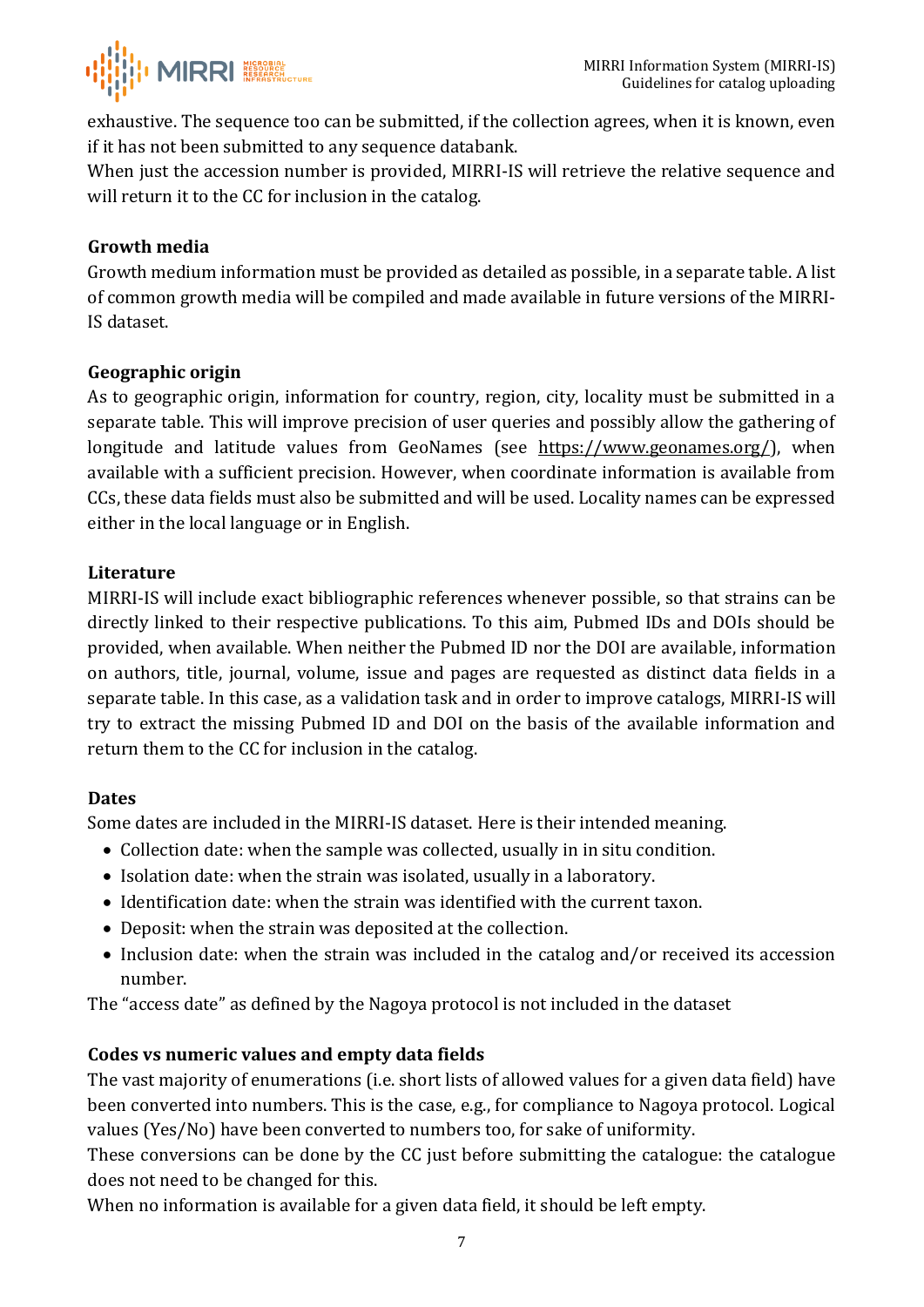

### <span id="page-7-0"></span>**Data validation**

MIRRI-IS will implement a tool for checking coherence of taxonomic identity among those strains that are available by more than one CC. In case of discrepancies, all relevant CCs will be informed and requested to verify their data. A similar check will be implemented for genomic sequences. Further checks will be carried out for the majority of data fields, according to the description of validation tasks in the dataset description.

Other CC numbers associated with each strain will be inter-checked for coherence. Strains will then be connected within the MIRRI-IS. Those strains that do not explicitly mention some or all of the other CCc names will be linked too, but in a different field because this association is not explicitly provided by CCs and it is solely responsibility of MIRRI-IS.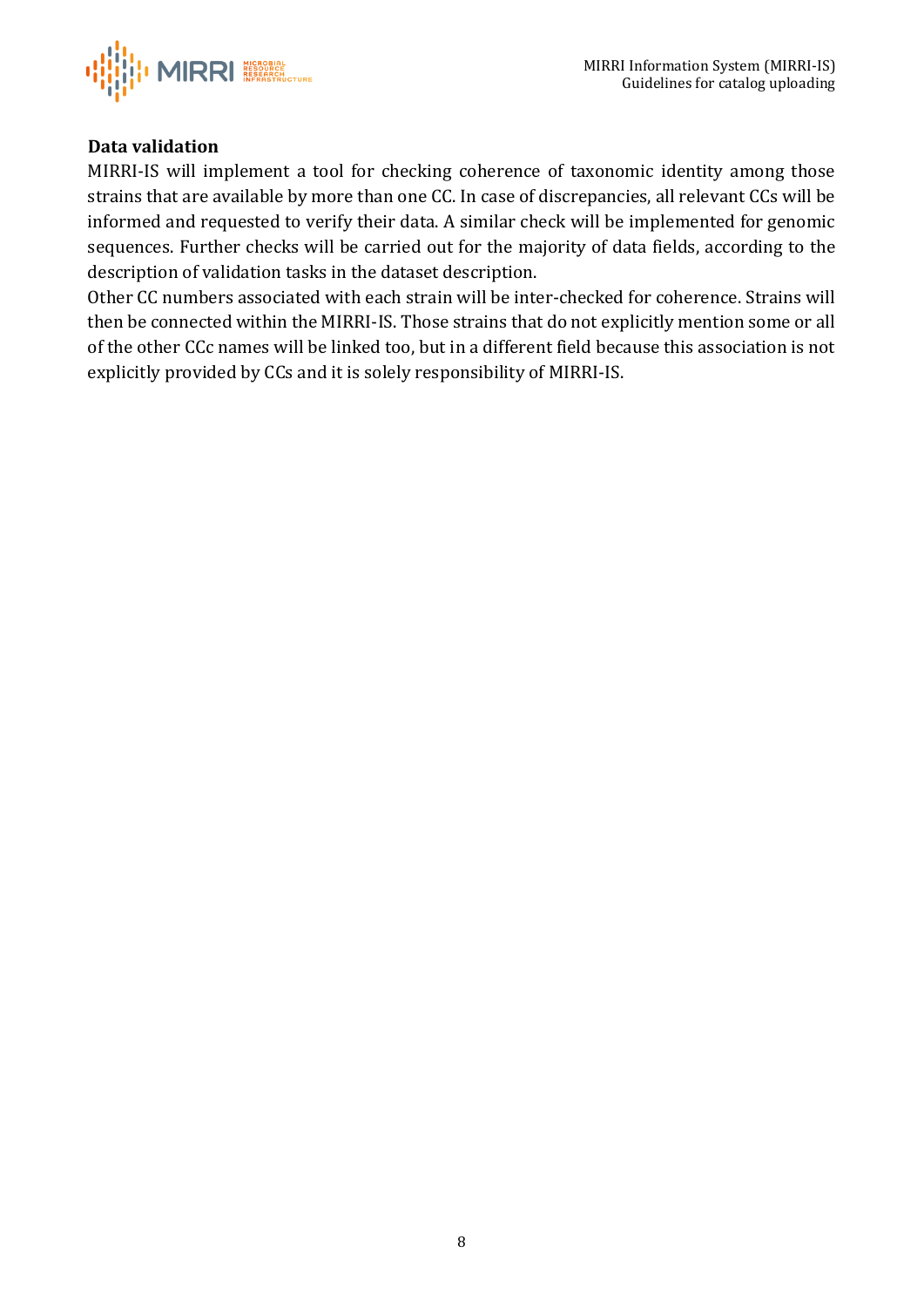

# <span id="page-8-0"></span>**MIRRI-IS DATASET (version 2022.05.1)**

<span id="page-8-1"></span>

| <b>Name</b> | <b>MIRRI Accession number</b>                                                        |
|-------------|--------------------------------------------------------------------------------------|
| Description | Unique identifier of the strain in the MIRRI-IS. It will be created on the first     |
|             | submission of a strain in the MIRRI-IS in a one-to-one connection with the           |
|             | Accession number of the strain in the CC. It is meant as a reference within the      |
|             | MIRRI-IS and as a unique reference for interoperability with other Life Science      |
|             | tools. It will include a version extension and be used as a reference for            |
|             | provenance issues as well.                                                           |
|             | This information will be returned to CCs in association with the relative strain     |
|             | accession number. CCs are invited to include it in their catalogue and return it     |
|             | to MIRRI-IS at every following submission.                                           |
| Syntax      | The MIRRI Accession number will be composed by the 'MIRRI' prefix followed           |
|             | by a numeric code of seven digits                                                    |
| Values      | On first submission, this field should not be compiled, since it will be             |
|             | automatically assigned by the MIRRI-IS. At following submissions, the accession      |
|             | number returned by MIRRI-IS should be included.                                      |
| Validation  | When missing, check whether the strain accession number was already                  |
|             | included. If not, a new value will be created and returned to the collection. If the |
|             | strain accession number was already submitted in the past, MIRRI-IS will             |
|             | retrieve the related values and assign it to the strain again.                       |
|             | When a value is submitted by the collection, MIRRI-IS will check that the correct    |
|             | syntax is used and that the MIRRI and the strain accession numbers are properly      |
|             | associated. If not, inform the collection.                                           |
| Examples    | MIRRI1220234                                                                         |

<span id="page-8-2"></span>

| <b>Name</b> | <b>Accession number (MANDATORY FIELD)</b>                                      |
|-------------|--------------------------------------------------------------------------------|
| Description | Unique identifier of the strain in the CC.                                     |
|             | CC acronym followed by a space character and a number or code. If a code is    |
|             | used, it cannot include spaces.                                                |
| Syntax      | If the current accession number is not compliant with the new rule, it must be |
|             | redefined. In this case, the previous number must be included in the "Other"   |
|             | culture collection numbers".                                                   |
| Values      | Free text, according to defined syntax.                                        |
| Validation  | Check that the correct syntax is used.                                         |
| Examples    | <b>LMG 25</b>                                                                  |
|             | <b>DSM 790</b>                                                                 |
|             | CBS 1546.1                                                                     |

<span id="page-8-3"></span>

| Name | <b>Other culture collection numbers</b>                                    |
|------|----------------------------------------------------------------------------|
|      | Description Accession numbers of the same strain in other CCs, when known. |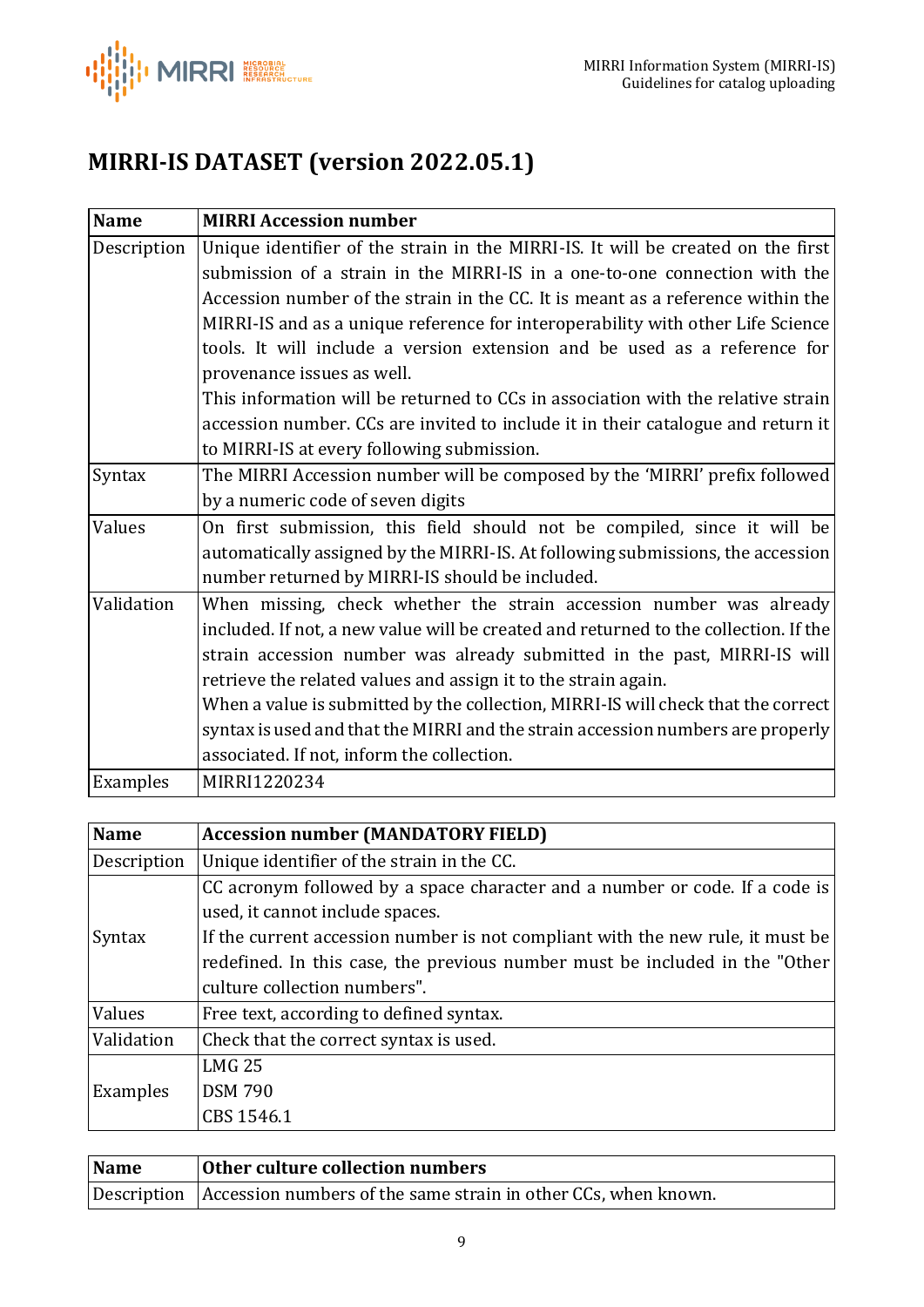

| Syntax     | Accession numbers formatted as above specified and separated by a semicolon         |
|------------|-------------------------------------------------------------------------------------|
|            | character. Should not include accession numbers that do not follow the relative     |
|            | syntax. As an exception, Herbarium numbers can be included here.                    |
| Values     | Free text, according to defined syntax.                                             |
| Validation | For accession numbers of strains of CCs available in MIRRI-IS:                      |
|            | control that taxon names or synonyms are identical and if the assigned<br>$\bullet$ |
|            | name is not the current name warn the original CC;                                  |
|            | • if the name is incorrect warn all the CCs having the strain.                      |
| Examples   | CBS 316.51; NRRL 1944; QM 191; MUCL 9645                                            |

<span id="page-9-0"></span>

| <b>Name</b> | <b>Restrictions on use (MANDATORY FIELD)</b>                                                                                                                               |
|-------------|----------------------------------------------------------------------------------------------------------------------------------------------------------------------------|
| Description | Report if the strain can be used for commercial development or not.                                                                                                        |
| Syntax      | One of the allowed values.                                                                                                                                                 |
| Values      | One of the following values: 1 (no known restriction apply), 2 (only for non-<br>commercial purposes), 3 (for commercial development a special agreement is<br>requested). |
| Validation  | Check that one and only one of the allowed values is used. Report errors to the<br>CC.                                                                                     |
| Examples    |                                                                                                                                                                            |

<span id="page-9-1"></span>

| <b>Name</b>   | Nagoya protocol restrictions and compliance conditions (MANDATORY                                                                                                                                                                                       |
|---------------|---------------------------------------------------------------------------------------------------------------------------------------------------------------------------------------------------------------------------------------------------------|
|               | FIELD)                                                                                                                                                                                                                                                  |
| Description   | Situation of the strain in relation to the Nagoya protocol.                                                                                                                                                                                             |
| <b>Syntax</b> | One of the allowed values.                                                                                                                                                                                                                              |
| Values        | One of the following: 1 ("No known restrictions under the Nagoya protocol"), 2<br>("Documents providing proof of legal access and terms of use available at the<br>collection"), 3 ("Strain probably in scope, please contact the culture collection"). |
| Validation    | Check that one and only one of the allowed values is used. Report errors to the<br>CC.                                                                                                                                                                  |
| Examples      |                                                                                                                                                                                                                                                         |

<span id="page-9-2"></span>

| <b>Name</b> | <b>ABS</b> related files                                                                                                                                                                                                                                                                                                                                                                                                                                                                                          |
|-------------|-------------------------------------------------------------------------------------------------------------------------------------------------------------------------------------------------------------------------------------------------------------------------------------------------------------------------------------------------------------------------------------------------------------------------------------------------------------------------------------------------------------------|
| Description | Uniform Resource Locator (URL) of the Internationally Recognized Certificates<br>of Compliance (IRCC) providing evidence that the strain was accessed in<br>accordance with Prior Informed Consent (PIC) and Mutually Agreed Terms<br>$(MAT)$ .                                                                                                                                                                                                                                                                   |
| Syntax      | The field must include one or more titles and properly formatted URLs<br>(including a scheme, such as http, https or ftp, a hostname, possibly a path, and<br>a file name). For details see https://url.spec.whatwg.org/#urls . Titles can<br>include spaces and will be shown to users instead of the URLs.<br>When importing multiple links, provide the first title followed by a semi-colon<br>and then the corresponding URL. For the following links, add a semi-colon<br>before the title.<br>For example: |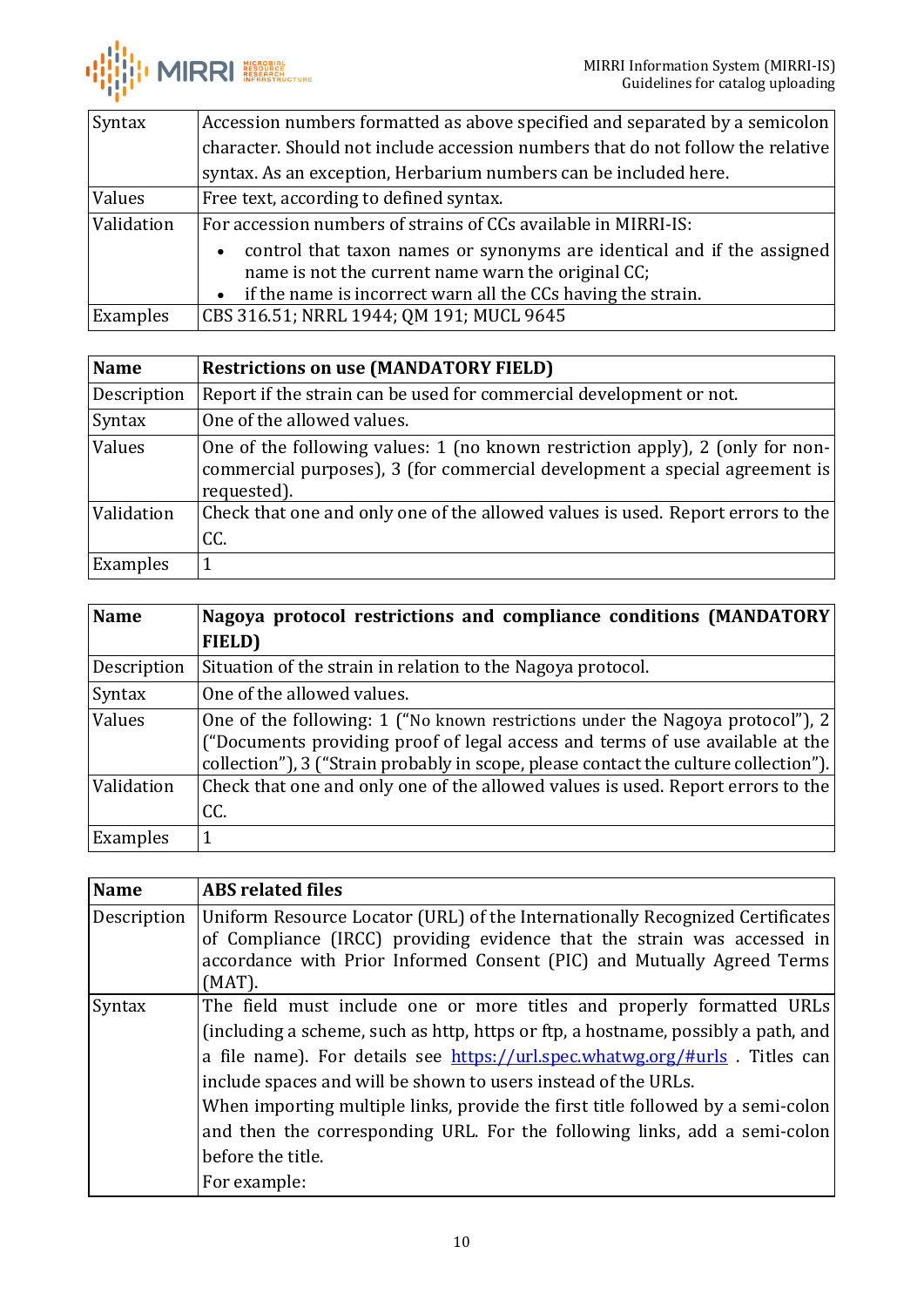|            | First title;URL1;Second title;URL2;Third title;URL3                             |
|------------|---------------------------------------------------------------------------------|
|            | When only one URL is provided, the title may be omitted. In this case, the URL  |
|            | will be shown in clear to users.                                                |
| Values     | Free texts for title(s) followed by a semi-colon and a valid and complete URLs. |
| Validation | Check URLs. Report errors to the CC.                                            |
| Examples   | ABS file; http://www.domain.tld/path/abs file.pdf                               |

<span id="page-10-0"></span>

| <b>Name</b> | <b>MTA</b> file                                                                     |
|-------------|-------------------------------------------------------------------------------------|
| Description | Strain specific Material Transfer Agreement (MTA) document                          |
| Syntax      | Working URL of the strain specific MTA document, if any.                            |
|             | The MTA document must be made available and accessible on-line. To this aim,        |
|             | CCs must provide the URL. Links to MTA files will then be created by MIRRI-IS       |
|             | according to the user requests.                                                     |
| Values      | Valid URL.                                                                          |
| Validation  | Check that a file with the given URL is available on-line. Report errors to the CC. |
| Examples    | http://www.domain.tld/path/mta_strainA.pdf                                          |

<span id="page-10-1"></span>

| <b>Name</b> | <b>Strain from a Registered Collection</b>                                      |
|-------------|---------------------------------------------------------------------------------|
| Description | Strain included in the registered CC according to the EU Regulation 511/2014.   |
|             | Unregistered CCs can omit this information.                                     |
| Syntax      | One of the allowed values.                                                      |
| Values      | One of the following values: 1 (for No), 2 (for Yes)                            |
| Validation  | Check that one and only one of the allowed values is used. Report errors to the |
|             | CC.                                                                             |
| Examples    | 2                                                                               |

<span id="page-10-2"></span>

| <b>Name</b> | <b>Risk Group (MANDATORY FIELD)</b>                                             |
|-------------|---------------------------------------------------------------------------------|
| Description | Risk group according to EU Directive 2000/54/EC and its amendments and          |
|             | corrections.                                                                    |
| Syntax      | One of the allowed values.                                                      |
| Values      | Allowed values: 1, 2, 3, 4.                                                     |
| Validation  | Check that one and only one of the allowed values is used. Report errors to the |
|             | CC.                                                                             |
| Examples    | 3                                                                               |

<span id="page-10-3"></span>

| <b>Name</b> | Dual use                                                                                     |
|-------------|----------------------------------------------------------------------------------------------|
| Description | Specify whether the strain has the potential for a harmful use according to $\underline{EU}$ |
|             | Council Regulation 2000/1334/CE and its amendments and corrections.                          |
| Syntax      | One of the allowed values.                                                                   |
| Values      | One of the following values: 1 (for No), 2 (for Yes).                                        |
| Validation  | Check that one and only one of the allowed values is used. Report errors to the              |
|             | CC.                                                                                          |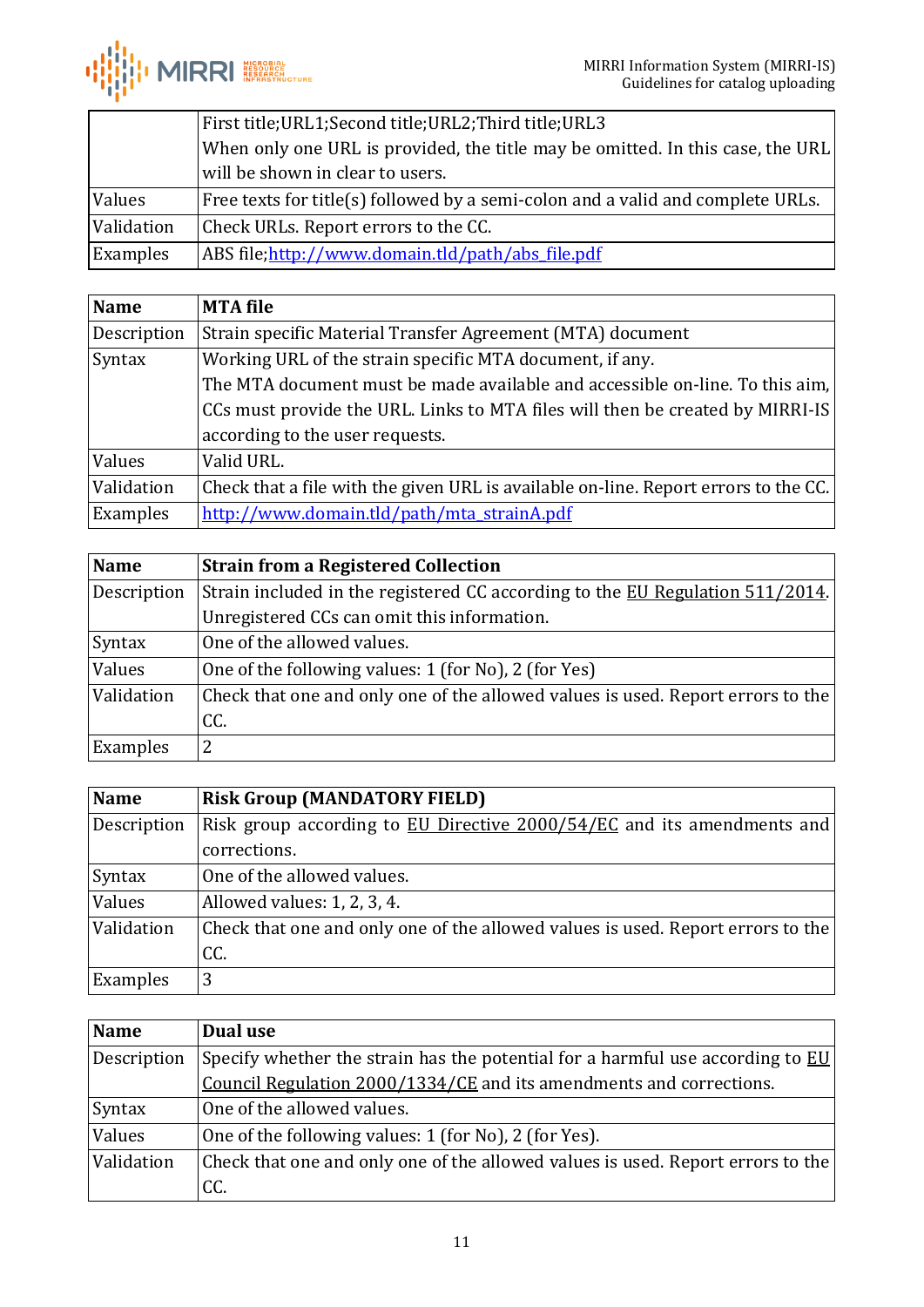

Examples 2

<span id="page-11-0"></span>

| <b>Name</b> | <b>Quarantine in Europe</b>                                                      |
|-------------|----------------------------------------------------------------------------------|
| Description | Specify whether the strain is subject to quarantine according to <b>European</b> |
|             | Directive 2000/29/CE and its amendments and corrections. The list of             |
|             | quarantine organisms is available in the Commission Implementing Regulation      |
|             | (EU) 2019/2072.                                                                  |
| Syntax      | One of the allowed values.                                                       |
| Values      | One of the following values: 1 (for No), 2 (for Yes)                             |
| Validation  | Check that one and only one of the allowed values is used. Report errors to the  |
|             | CC.                                                                              |
| Examples    | 2                                                                                |

<span id="page-11-1"></span>

| <b>Name</b> | <b>Organism type (MANDATORY FIELD)</b>                                         |  |
|-------------|--------------------------------------------------------------------------------|--|
| Description | The type of the resource.                                                      |  |
| Syntax      | One of the allowed values. Alternatively, in special cases, both Filamentous   |  |
|             | Fungi and Yeast can be specified, separated by a ";".                          |  |
| Values      | One of the following terms: Algae, Archaea, Bacteria, Cyanobacteria,           |  |
|             | Filamentous Fungi, Phage, Plasmid, Virus, Yeast, Microalgae.                   |  |
| Validation  | Check that one and only one of the allowed values is used, but for the special |  |
|             | case above. Report errors to the CC.                                           |  |
| Examples    | Archaea                                                                        |  |

<span id="page-11-2"></span>

| <b>Name</b> | <b>Taxon name (MANDATORY FIELD)</b>                                               |
|-------------|-----------------------------------------------------------------------------------|
| Description | Taxon name including genus, species and variant names, as taken from an           |
|             | authoritative nomenclature reference, including Mycobank for fungi and yeasts,    |
|             | the Prokaryotic Nomenclature Up-to-date for bacteria and archaea, AlgaeBase       |
|             | for algae, microalgae and cyanobacteria, and ICVT for viruses.                    |
| Syntax      | According to the appropriate nomenclature.                                        |
|             | For Archaea, Bacteria, Filamentous Fungi and Yeasts, genus name followed by       |
|             | species name and by the subspecies and variant names, when appropriate. The       |
|             | subspecies name must be preceded by "subsp.". The variant name must be            |
|             | preceded by "var.". When the species name is not available, do not include "sp.". |
|             | When the genus name is not available, specify the family name instead.            |
|             | In order to cope with delays in nomenclature updates, the most updated taxon      |
|             | name can be used, even when it is missing from the current version of the         |
|             | reference. In this case, a remark must be included in the 'Comment on taxonomy'   |
|             | data field.                                                                       |
|             | For hybrid strains, more than one taxon name can be specified. The semicolon      |
|             | ";" must be used as a separation character.                                       |
| Values      | All taxon names included in the authoritative nomenclature references,            |
|             | reported according to the given syntax.                                           |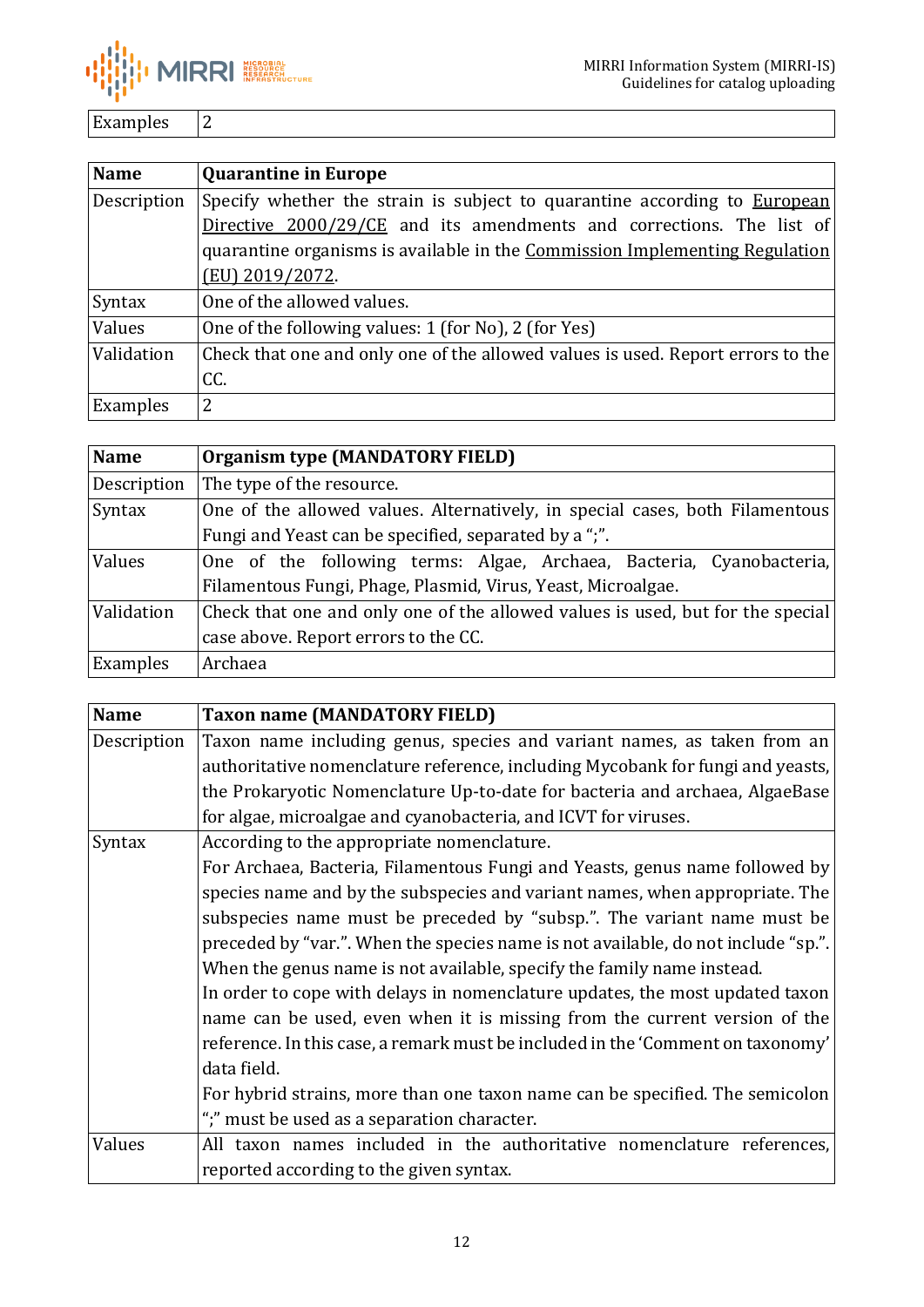

| Validation | Check for the correct syntax and the existence of the taxon name(s) in the |
|------------|----------------------------------------------------------------------------|
|            | reference nomenclatures. Report errors to the CC.                          |
| Examples   | Candidaceae                                                                |
|            | Candida                                                                    |
|            | Candida albicans                                                           |
|            | Candida albicans var. claussenii                                           |
|            | Actinomyces globisporus subsp. flaveolus                                   |

<span id="page-12-0"></span>

| <b>Name</b> | Infrasubspecific names                                                            |
|-------------|-----------------------------------------------------------------------------------|
| Description | Infrasubspecific names including biovar, chemovar, cultivar, morphovar,           |
|             | pathovar, phagovar, serovar, forma specialis, phase.                              |
| Syntax      | The infrasubspecific name, usually preceded by a short specification of its type, |
|             | e.g. "pv." for pathovar and "sv." for serovar.                                    |
| Values      | Free text                                                                         |
| Validation  | None                                                                              |
| Examples    | pv. lachrymans                                                                    |
|             | sv. Typhi                                                                         |

<span id="page-12-1"></span>

| <b>Name</b> | <b>Comment on taxonomy</b>                                                       |
|-------------|----------------------------------------------------------------------------------|
| Description | Any comment and/or note on the taxonomy of the strain. It may be used, e.g., for |
|             | information on new species or revised nomenclatures. It must be used when the    |
|             | Taxon name data field includes a name that is not present in the nomenclature    |
|             | reference.                                                                       |
| Syntax      | None                                                                             |
| Values      | Free text                                                                        |
| Validation  | None                                                                             |

<span id="page-12-2"></span>

| Name        | <b>Type</b>                                      |
|-------------|--------------------------------------------------|
| Description | Specify whether the strain is a type strain.     |
| Syntax      | Specify one of the allowed values.               |
| Values      | Allowed values: "Yes", "No".                     |
| Validation  | Check that one of the allowed values is present. |
| Examples    | Yes                                              |

<span id="page-12-3"></span>

| <b>Name</b> | <b>Status</b>                                                                                                                                                                                                                                                                                                       |
|-------------|---------------------------------------------------------------------------------------------------------------------------------------------------------------------------------------------------------------------------------------------------------------------------------------------------------------------|
| Description | For type strains, specify their type(s) (type, neotype, holotype, epitype, etc) and<br>the related species name(s). A list of allowed values is not defined and this<br>information must be provided as free text. Future improvements of the dataset<br>will likely foresee a list of values for the kind of type. |
| Syntax      | None                                                                                                                                                                                                                                                                                                                |
| Values      | Free text                                                                                                                                                                                                                                                                                                           |
| Validation  | Check for the kind of type                                                                                                                                                                                                                                                                                          |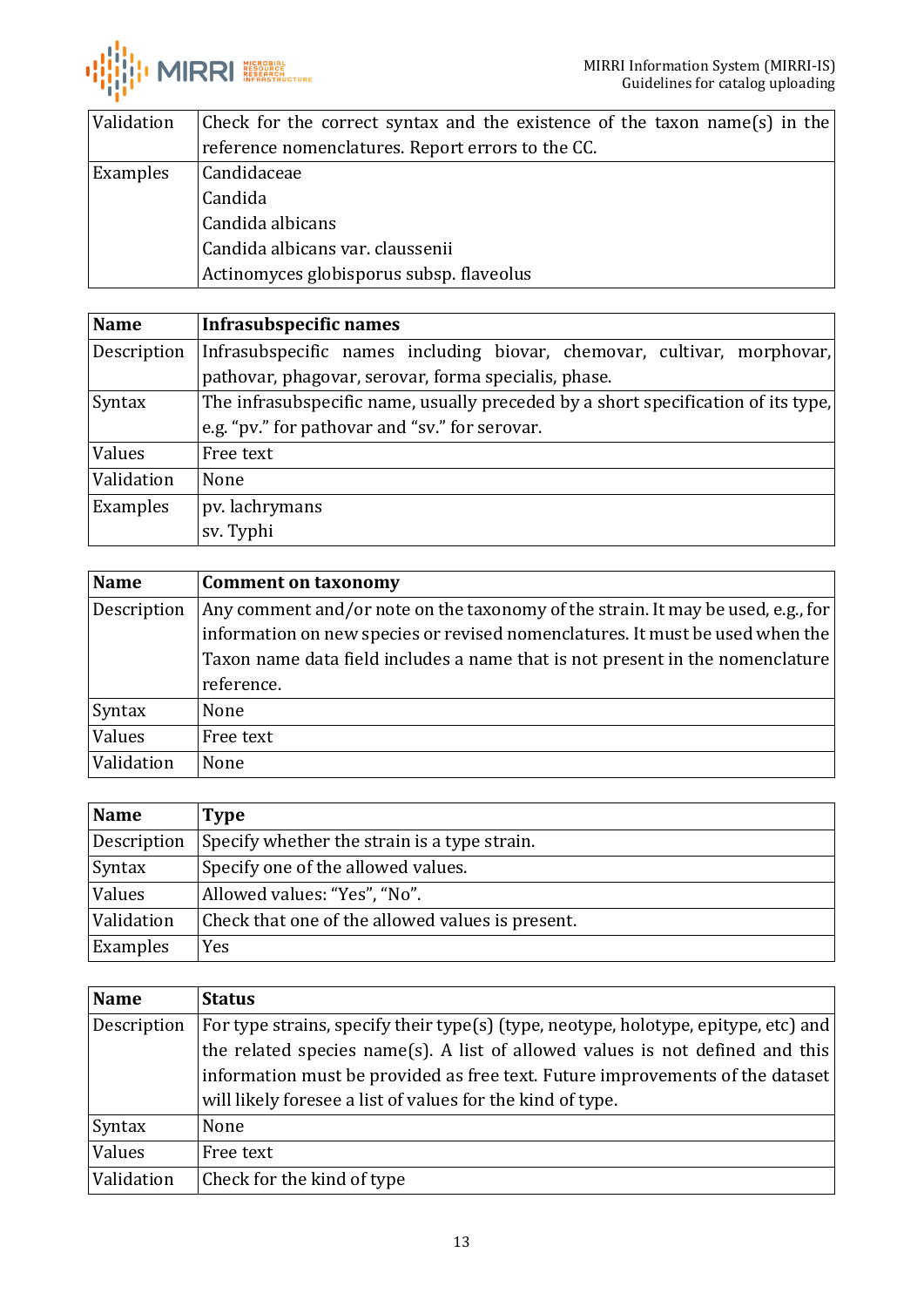

| Examples | Holotype of Candida albicans                               |
|----------|------------------------------------------------------------|
|          | <b>Type of Candida albicans; Epitype of Something else</b> |

<span id="page-13-0"></span>

| <b>Name</b> | <b>History of deposit</b>                                                          |
|-------------|------------------------------------------------------------------------------------|
| Description | Transfers of the strain between isolation and deposit in the CC.                   |
| Syntax      | The field includes entries separated by "<" meaning "received from".               |
|             | Entries may include persons or CCs. The name of the CC should be followed by       |
|             | the month, when available, and year of the acquisition. Between parentheses,       |
|             | the strain designation or CC numbers and/or a name can also be entered when        |
|             | a name change has occurred.                                                        |
| Values      | Free text, according to above syntax                                               |
| Validation  | Check for the validity of the format. Report errors to the CC.                     |
| Examples    | CECT, 1995 < CBS, 1990 < ATCC, 1989                                                |
|             | NCTC, Nov. 1973 (Bacillus loehnisii) < T. Gibson, 1935 < Kral Collection (Bacillus |
|             | probatus)                                                                          |

<span id="page-13-1"></span>

| <b>Name</b> | <b>Depositor</b>                                      |
|-------------|-------------------------------------------------------|
| Description | Name, institute and town / country of the depositor.  |
| Syntax      | None                                                  |
| Values      | Free text                                             |
| Validation  | None                                                  |
| Examples    | M. Sebald, Inst. Pasteur, Paris, France               |
|             | P. Hirsch, Inst. Allg. Mikrobiol. Univ. Kiel, Germany |

<span id="page-13-2"></span>

| <b>Name</b> | Date of deposit                                                         |
|-------------|-------------------------------------------------------------------------|
| Description | Date when the strain was deposited at the CC                            |
| Syntax      | May include a full date in the ISO 8601 format.                         |
|             | YYYY-MM-DD or YYYYMMDD for full dates, YYYY-MM for year and month only, |
|             | YYYY for year only.                                                     |
|             | See https://en.wikipedia.org/wiki/ISO_8601 for a quick introduction.    |
| Values      | A valid date in one of the above formats                                |
| Validation  | Check for the validity of the format.                                   |
|             | Report errors to the CC.                                                |
| Examples    | 1999-02-20                                                              |

<span id="page-13-3"></span>

| <b>Name</b> | <b>Collected by</b>                                  |
|-------------|------------------------------------------------------|
| Description | Name, institute and town / country of the collector. |
| Syntax      | None                                                 |
| Values      | Free text                                            |
| Validation  | None                                                 |
| Examples    | J. Fraser, Moredun Res. Inst., Edinburgh, UK         |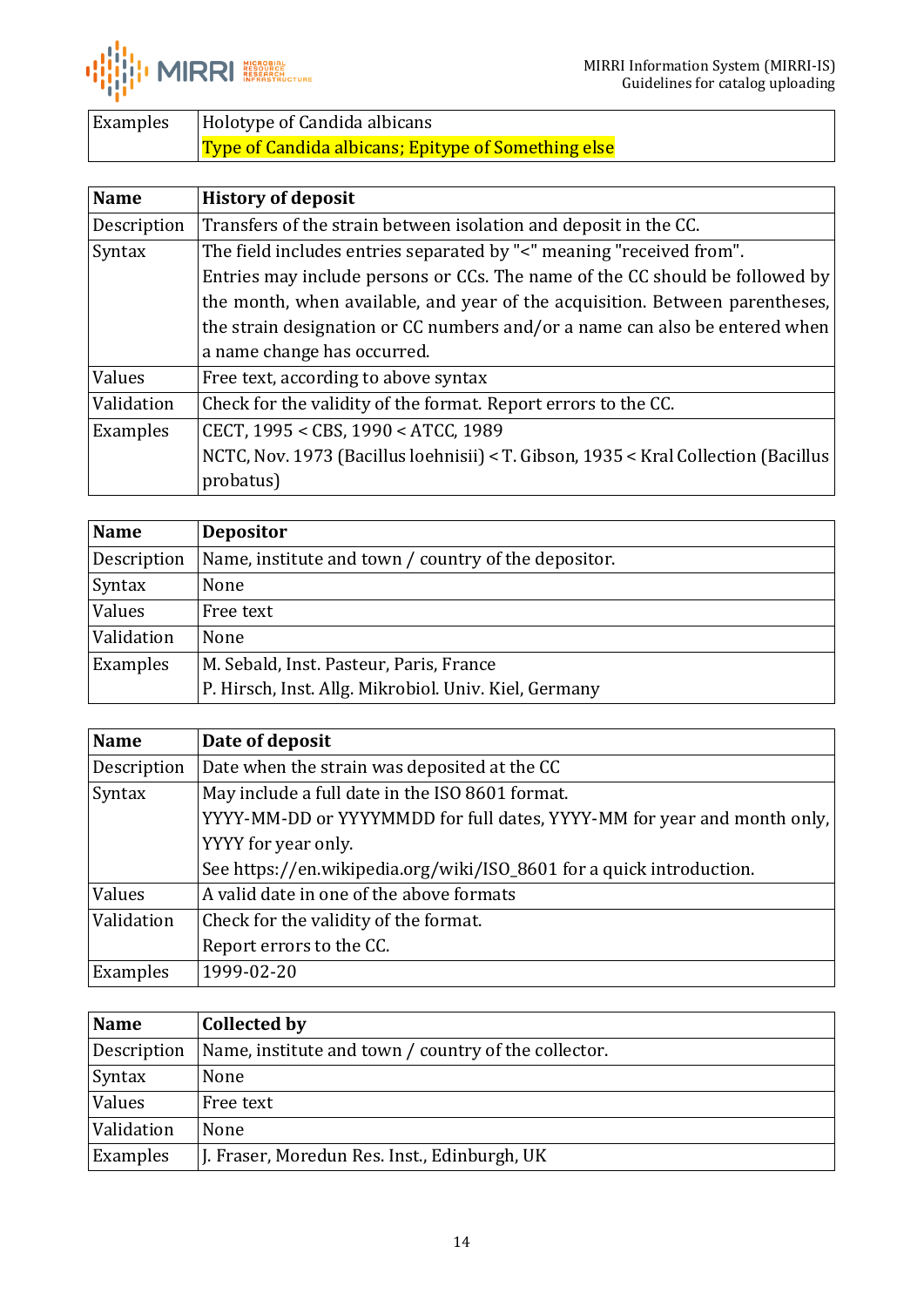

<span id="page-14-0"></span>

| <b>Name</b> | Date of collection (MANDATORY)                                                |
|-------------|-------------------------------------------------------------------------------|
| Description | Date when the sample was collected.                                           |
| Syntax      | May include a full date in the ISO 8601 format.                               |
|             | YYYY-MM-DD or YYYYMMDD for full dates, YYYY-MM for year and month only,       |
|             | YYYY for year only. When collected before 2014-10-12 and the date is unknown, |
|             | put 0001-01-01.                                                               |
|             | See https://en.wikipedia.org/wiki/ISO_8601 for a quick introduction.          |
| Values      | A valid date in one of the above formats                                      |
| Validation  | Check for the validity of the format. Report errors to the CC.                |
| Examples    | 1999-11-27                                                                    |

<span id="page-14-1"></span>

| <b>Name</b> | <b>Isolated by</b>                                  |
|-------------|-----------------------------------------------------|
| Description | Name, institute and town / country of the isolator. |
| Syntax      | None                                                |
| Values      | Free text                                           |
| Validation  | None                                                |
| Examples    | I. Orskov, Ser. Inst., Copenhagen, Denmark          |
|             | D. Haas, Inst. Pasteur, Paris, France               |

<span id="page-14-2"></span>

| <b>Name</b>   | Date of isolation                                                          |
|---------------|----------------------------------------------------------------------------|
| Description   | Date when the strain was isolated from the sample.                         |
| <b>Syntax</b> | May include a full date in the ISO 8601 format.                            |
|               | YYYY-MM-DD or YYYYMMDD for full dates, YYYY-MM for year and month only,    |
|               | YYYY for year only. See https://en.wikipedia.org/wiki/ISO_8601 for a quick |
|               | introduction.                                                              |
| Values        | A valid date in one of the above formats                                   |
| Validation    | Check for the validity of the format. Report errors to the CC.             |
| Examples      | 2019-08-17                                                                 |

<span id="page-14-3"></span>

| <b>Name</b> | Date of inclusion in the catalogue                                          |
|-------------|-----------------------------------------------------------------------------|
| Description | Date when the strain was included in the catalog and/or an accession number |
|             | was assigned to it.                                                         |
| Syntax      | May include a full date in the ISO 8601 format.                             |
|             | YYYY-MM-DD or YYYYMMDD for full dates, YYYY-MM for year and month only,     |
|             | YYYY for year only. See https://en.wikipedia.org/wiki/ISO_8601 for a quick  |
|             | introduction.                                                               |
| Values      | A valid date in one of the above formats                                    |
| Validation  | Check for the validity of the format. Report errors to the CC.              |
| Examples    | 1996-12-13                                                                  |

<span id="page-14-4"></span>

|  | Name | <b>Tested temperature growth range</b> |
|--|------|----------------------------------------|
|--|------|----------------------------------------|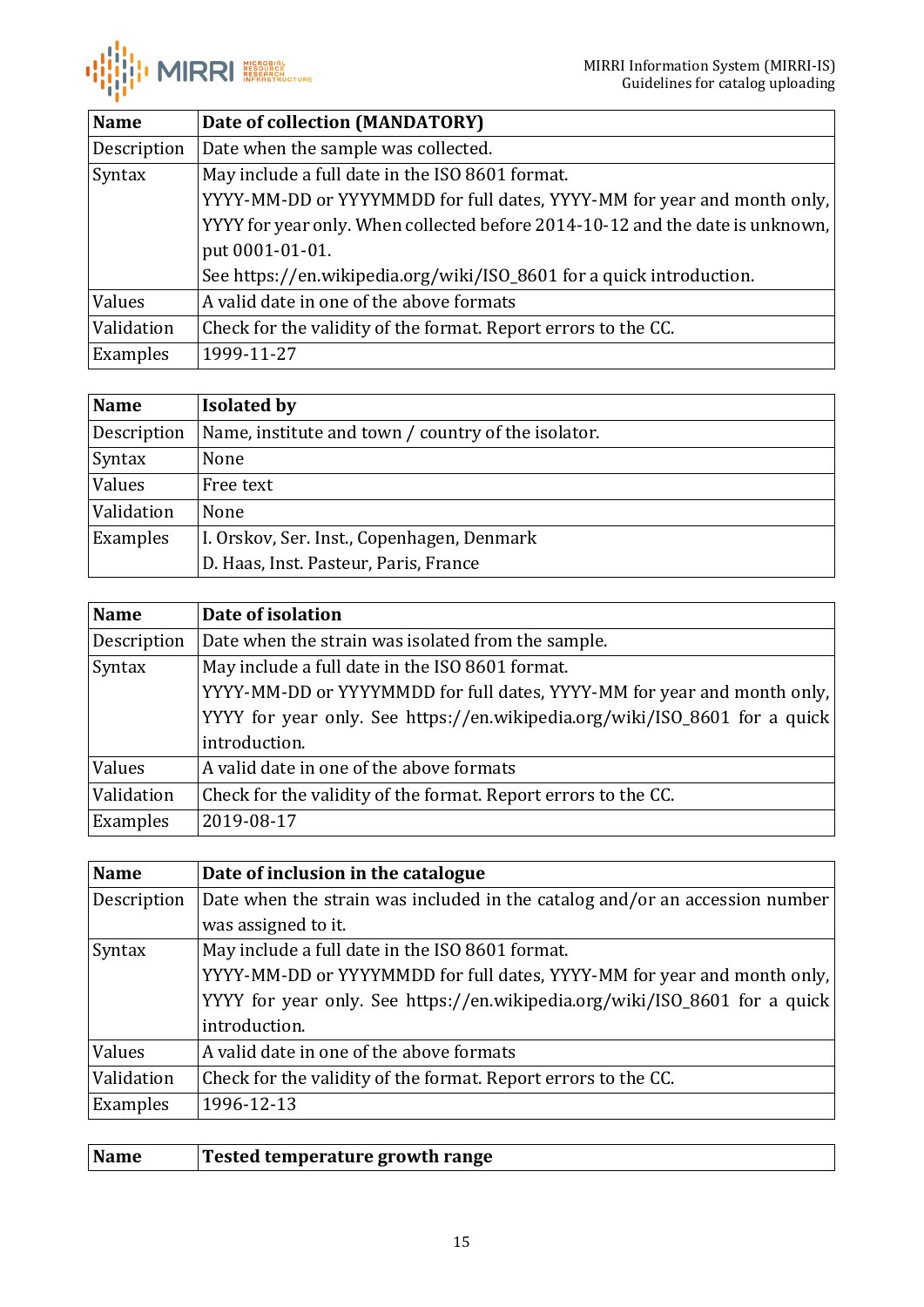

| Description | The lowest and the highest temperature at which the strain was tested for        |
|-------------|----------------------------------------------------------------------------------|
|             | growing.                                                                         |
| Syntax      | Temperatures are expressed as decimal numbers in Celsius degrees and must        |
|             | be separated by a semicolon. The symbol $\degree$ and the letter C should not be |
|             | included.                                                                        |
| Values      | Decimal numbers                                                                  |
| Validation  | Check for the validity of the format. Report errors to the CC.                   |
| Examples    | 15;35                                                                            |

<span id="page-15-0"></span>

| <b>Name</b> | Recommended growth temperature (MANDATORY FIELD)                              |
|-------------|-------------------------------------------------------------------------------|
| Description | The recommended growing temperature for the strain.                           |
| Syntax      | The temperature is expressed as decimal number in Celsius degrees. The symbol |
|             | • and the letter C should not be included.                                    |
| Values      | Decimal number                                                                |
| Validation  | Check for the validity of the format. Report errors to the CC.                |
| Examples    | 24                                                                            |

<span id="page-15-1"></span>

| <b>Name</b> | <b>Recommended medium for growth (MANDATORY FIELD)</b>                             |
|-------------|------------------------------------------------------------------------------------|
| Description | The medium that is recommended for growing the strain. Only one medium can         |
|             | be specified for a strain.                                                         |
| Syntax      | A textual reference, usually an acronym, to the appropriate growth medium in a     |
|             | table provided by the CC.                                                          |
| Values      | CCs are invited to submit a table including a list of the growth media they use.   |
|             | The table should include at least an acronym and a description for each growth     |
|             | medium. If the CC also have a number associated to the medium, this should also    |
|             | be included. A full description of the recipe is also welcome. It may also include |
|             | an HTML or XML or JSON definition of the medium. All descriptions must be in       |
|             | English.                                                                           |
| Validation  | Check for the presence of the textual reference in the provided table of growth    |
|             | media. Report errors to the CC.                                                    |
| Examples    | AGA                                                                                |
|             | <b>GYA</b>                                                                         |
|             | NA                                                                                 |

<span id="page-15-2"></span>

| <b>Name</b> | Form of supply (MANDATORY FIELD)                                             |
|-------------|------------------------------------------------------------------------------|
| Description | The forms of supply of the strain to users.                                  |
| Syntax      | One or several of the allowed values, separated by a ";".                    |
| Values      | Allowed values: Agar, Cryo, Dry Ice, Liquid Culture Medium, Lyo, Oil, Water. |
| Validation  | Check for the validity of the format. Report errors to the CC.               |
| Examples    | Cryo                                                                         |
|             | Agar; Lyo                                                                    |

<span id="page-15-3"></span>

| Name | Other denomination |
|------|--------------------|
|      |                    |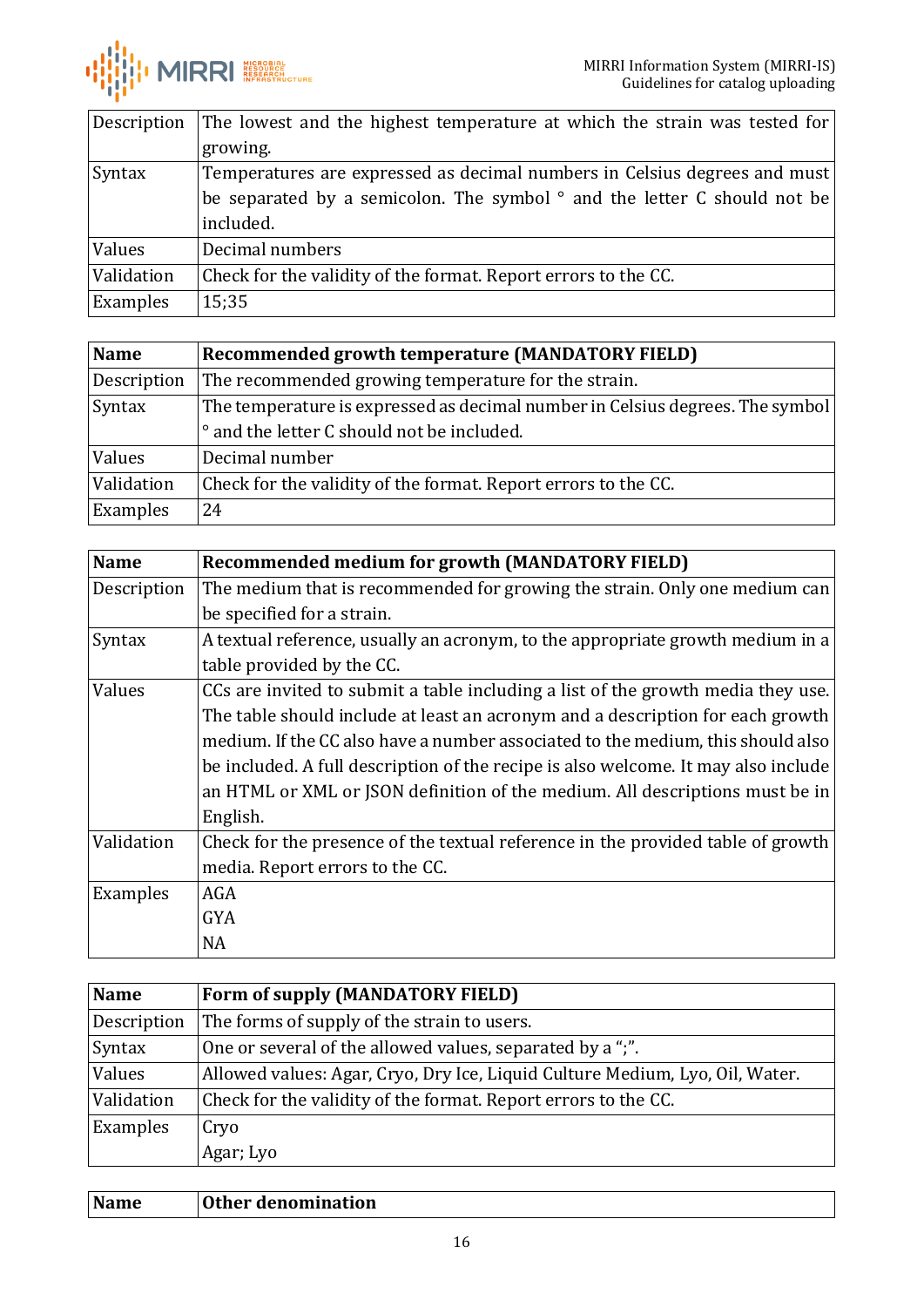

| Description   | Unofficial names that are often used for the strain, e.g. in publications, or a name |
|---------------|--------------------------------------------------------------------------------------|
|               | given to the strain by the isolator before its deposit at the collection.            |
| <b>Syntax</b> | None                                                                                 |
| Values        | Free text                                                                            |
| Validation    | None                                                                                 |
| Examples      | S288c; AB1157                                                                        |

<span id="page-16-0"></span>

| <b>Name</b> | <b>Coordinates of geographic origin</b>                                                 |
|-------------|-----------------------------------------------------------------------------------------|
| Description | The geographic coordinates and altitude of the location where the sample was            |
|             | collected.                                                                              |
| Syntax      | Latitude, longitude, precision and altitude. Values are separated by semicolons.        |
|             | Latitude and longitude are expressed in decimal degrees. Cardinal directions            |
|             | North and West are implicit and must not be reported.                                   |
|             | Precision must be expressed in kilometres as decimal number. Altitude must be           |
|             | expressed in meters above sea as decimal number. Both precision and altitude            |
|             | can be omitted. When altitude is present, precision can be omitted, but an extra        |
|             | semicolon must be included. See examples below.                                         |
|             | Conversion of latitude and longitude values from the sexagesimal format (as in          |
|             | $40^{\circ}$ 26' 46") to the decimal format (40.446) can easily be achieved as follows: |
|             | decimal degree =                                                                        |
|             | sexagesimal degree + (sexagesimal minutes/60) + (sexagesimal seconds/3600)              |
| Values      | Decimal numbers from -180 to 180 for longitude and -90 to 90 latitude. Decimal          |
|             | numbers for precision and altitude.                                                     |
| Validation  | Check for the validity of the format and values. Report errors to the CC.               |
|             | When the information is missing, MIRRI-IS will try to determine it through the          |
|             | geographical database GeoNames (see http://geonames.org/) using the geo-                |
|             | graphic origin information and will return it to the CC.                                |
| Examples    | 44.4111;8.89552                                                                         |
|             | 44.4111;8.89552;0.2                                                                     |
|             | 44.4111;8.89552;0.2;100                                                                 |
|             | 44.4111;8.89552;;100                                                                    |

<span id="page-16-1"></span>

| <b>Name</b> | <b>Country (MANDATORY FIELD FOR STRAINS ISOLATED AFTER OCTOBER)</b>              |
|-------------|----------------------------------------------------------------------------------|
|             | $12th$ , 2014)                                                                   |
| Description | The country where the sample was collected.                                      |
|             | This information should be provided with reference to the name of the country    |
|             | where the locality is located now, if possible. Former country names should be   |
|             | specified only when the locality or its current country are unknown.             |
|             | The Antarctic region and High Seas may also be specified.                        |
| Syntax      | This information must be expressed by using the ISO-3166 standard for country    |
|             | codes. The preferred set is ISO 3166-1 alpha-2 (two letters code), but ISO 3166- |
|             | 1 alpha-3 (three letters code) is also accepted. Former country codes must       |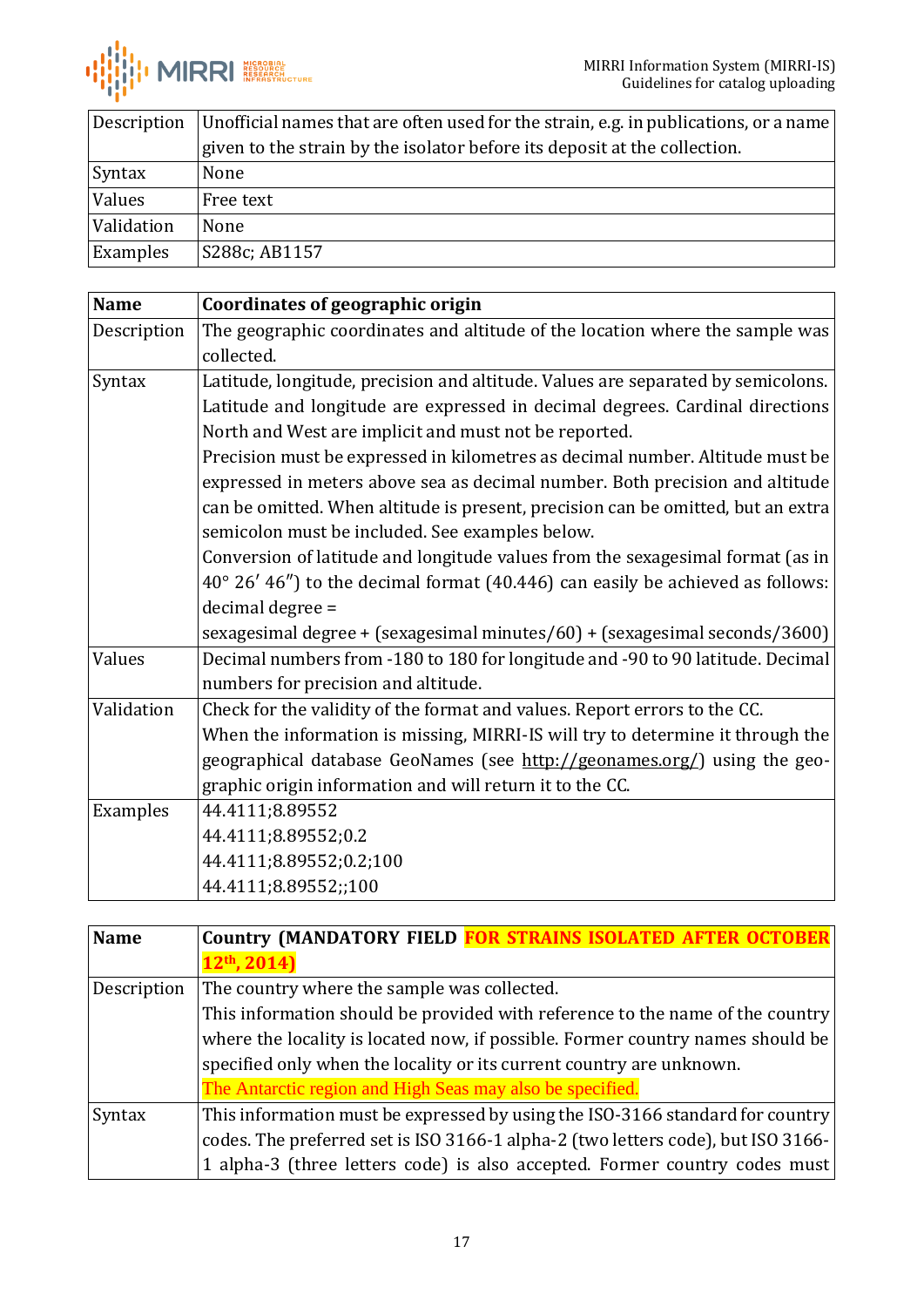

|            | follow standard's part three ISO 3166-3 (four letters code). Only one code can       |
|------------|--------------------------------------------------------------------------------------|
|            | be included.                                                                         |
|            | For High Seas, the code XX should be used.                                           |
| Values     | All codes included in ISO 3166-1 alpha-2 (two letters code), ISO 3166-1 alpha-3      |
|            | (three letters code) and ISO 3166-3 (four letters code).                             |
|            | In the examples, IT is the two letters code for Italy, GBR is the three letters code |
|            | for United Kingdom, and CSHH is the four letters code for the former country         |
|            | Czechoslovakia.                                                                      |
| Validation | Check for the validity of codes. Return errors to CCs.                               |
| Examples   | IT                                                                                   |
|            | <b>GBR</b>                                                                           |
|            | CSHH                                                                                 |

<span id="page-17-0"></span>

| <b>Name</b> | Geographic origin (MANDATORY FIELD FOR STRAINS ISOLATED AFTER                     |
|-------------|-----------------------------------------------------------------------------------|
|             | <b>OCTOBER 12th, 2014)</b>                                                        |
| Description | The locality where the sample was collected, defined with the highest possible    |
|             | precision.                                                                        |
| Syntax      | Reference to a separate table, which includes all localities where at least one   |
|             | strain was collected. For organisms constructed in a lab, use the address of the  |
|             | depositor.                                                                        |
| Values      | The geographic location should be defined with the highest possible precision,    |
|             | but unambiguously. It should include locality, city, province, region, country.   |
|             | For old strains for which the geographic origin is not known, make reference to   |
|             | the special locality 'Unknown'. Avoid specifying countries and continents only.   |
|             | The table can include either separate fields for the geographic details or one    |
|             | single text including all details. The first format is preferred over the second. |
|             | In order to improve the description of the location, you can check if it is       |
|             | described in GeoNames (see http://geonames.org/) and use its 'Administrative      |
|             | hierarchy' to include further rows with information missing in the table, e.g.    |
|             | administrative commune and region, until you find the country.                    |
|             | NB! While querying GeoNames, you may also recover geographic coordinates          |
|             | and altitude of the locality.                                                     |
| Validation  | Check for the presence of the reference in the table of localities. Report errors |
|             | to the CC.                                                                        |
| Examples    | In order to insert Altafjorden, look at GeoNames. You will find it associated to  |
|             | the record n. 780944 whose administrative hierarchy reports Norway as             |
|             | country, Troms og Finnmark as adm1 and Alta as adm2.                              |
|             | You will also retrieve 70.05765, 23.08293 for geographic coordinates.             |
|             | Altitude is not specified since this is a fiord.                                  |
|             | In your table you should include, either in separate cells or in a unique         |
|             | description, Altafjorden, Alta, Troms og Finnmark, Norway.                        |

<span id="page-17-1"></span>

| <b>Name</b> | CMC<br>-- |
|-------------|-----------|
|             |           |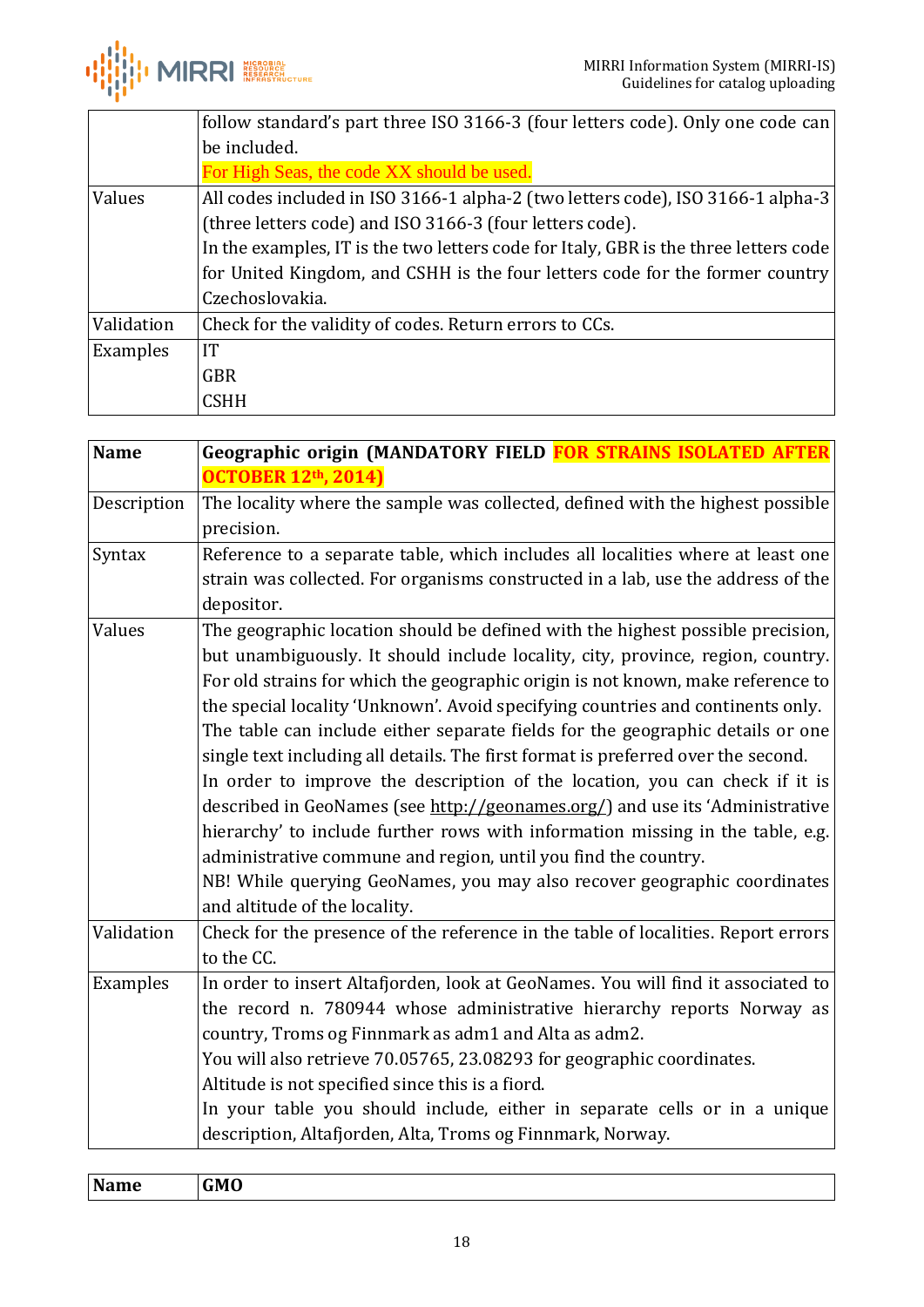

| Description | Specify whether the strain is a Genetically Modified Organism (GMO).            |
|-------------|---------------------------------------------------------------------------------|
| Syntax      | One of the allowed values.                                                      |
| Values      | One of the following values: 1 (for No), 2 (for Yes).                           |
| Validation  | Check that one and only one of the allowed values is used. Report errors to the |
|             | CC.                                                                             |
| Examples    |                                                                                 |

<span id="page-18-0"></span>

| <b>Name</b> | <b>GMO</b> construction information                                           |
|-------------|-------------------------------------------------------------------------------|
| Description | Information on the construction of the GMO.                                   |
|             | By now, this information can be provided as free text.                        |
|             | Future improvements of the dataset will likely foresee some syntactical rules |
|             | and/or list of values.                                                        |
| Syntax      | None                                                                          |
| Values      | Free text                                                                     |
| Validation  | None                                                                          |

<span id="page-18-1"></span>

| <b>Name</b> | <b>Mutant information</b>                                                     |
|-------------|-------------------------------------------------------------------------------|
| Description | Information on mutant strains.                                                |
|             | By now, this information can be provided as free text. Future improvements of |
|             | the dataset will likely foresee some syntactical rules and/or list of values. |
| Syntax      | None                                                                          |
| Values      | Free text                                                                     |
| Validation  | None                                                                          |
| Examples    | X-ray mutant of NRRL 1951.B25                                                 |
|             | Glutamine auxotroph of strain 74-A                                            |

<span id="page-18-2"></span>

| <b>Name</b> | Genotype                                                                        |
|-------------|---------------------------------------------------------------------------------|
| Description | Information on the genotype of the strain.                                      |
|             | By now, this information can be provided as free text. Some syntactical rules   |
|             | and/or list of values are foreseen in the next version of the MIRRI-IS dataset. |
| Syntax      | None                                                                            |
| Values      | Free text                                                                       |
| Validation  | None                                                                            |
| Examples    | leu2-3 leu2-112 his4-519 can1                                                   |
|             | $gln-1b$                                                                        |

<span id="page-18-3"></span>

| Name        | Literature                                                                        |
|-------------|-----------------------------------------------------------------------------------|
| Description | Information on literature linked to the identification and properties of the      |
|             | strain. Does not include literature related to the sequence of the strain, which  |
|             | should be included in the field "Literature linked to the sequence/genome".       |
|             | For publications indexed by Pubmed or having an official DOI number,              |
|             | collections should provide the relative identifiers, respectively PMIDs and DOIs. |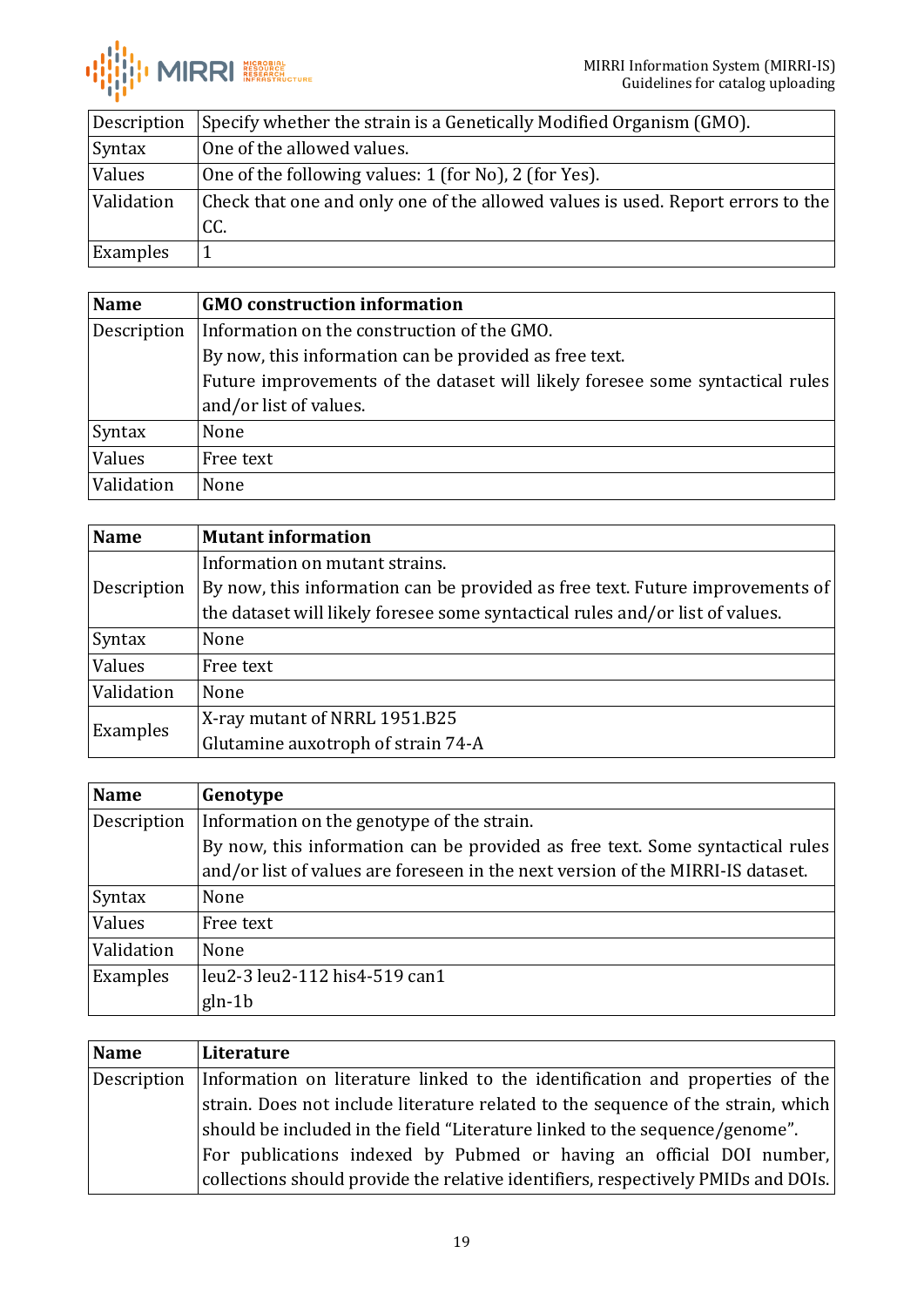

|            | In this case, MIRRI-IS will retrieve additional information and complete the           |
|------------|----------------------------------------------------------------------------------------|
|            | bibliographic data.                                                                    |
|            | When neither a PMID nor a DOI are available, all usual bibliographic fields used       |
|            | for citing a paper, a book, a patent, or a document available on-line, including,      |
|            | e.g., authors, title, journal, volume, issue, pages, editors, publishers, etc must     |
|            | be submitted as separate fields in a distinct table. In this case, identifiers linking |
|            | to the separate literature sheet must be included here.                                |
|            | Multiple papers can be included for a single strain just by reporting more PMIDs,      |
|            | DOIs, and table identifiers separated by ";".                                          |
| Syntax     | PMIDs, DOIs, and numbers separated by a semicolon ";".                                 |
| Values     | Valid PMIDs and DOIs or reference numbers of the literature sheet.                     |
| Validation | None                                                                                   |
| Examples   | 120; 26492633; 10.1371/journal.pcbi.1004525                                            |

<span id="page-19-0"></span>

| <b>Name</b> | <b>Sexual state</b>                                                            |
|-------------|--------------------------------------------------------------------------------|
| Description | Information on strain sexual state / mating type, for relevant resource types. |
| Syntax      | One of the allowed values. More can be added on-demand by CCs.                 |
| Values      | Mata                                                                           |
|             | Matalpha                                                                       |
|             | Mata/Matalpha                                                                  |
|             | Mata                                                                           |
|             | Matb                                                                           |
|             | Mata/Matb                                                                      |
|             | <b>MTLa</b>                                                                    |
|             | MTLalpha                                                                       |
|             | MTLa/MTLalpha                                                                  |
|             | <b>MAT1-1</b>                                                                  |
|             | <b>MAT1-2</b>                                                                  |
|             | MAT1                                                                           |
|             | MAT <sub>2</sub>                                                               |
|             | $MT+$                                                                          |
|             | MT-                                                                            |
| Validation  | Check that one and only one of the allowed values is used.                     |
|             | Report errors to the CC.                                                       |
| Examples    | Mata                                                                           |
|             | MTLa/MTLalpha                                                                  |

<span id="page-19-1"></span>

| Name        | <b>Ploidy</b>                                                                        |
|-------------|--------------------------------------------------------------------------------------|
| Description | Information on the ploidy level of the strain.                                       |
| Syntax      | One of the allowed values.                                                           |
| Values      | One of the following values: 0 (Aneuploid), 1 (for Haploid), 2 (for Diploid), 3 (for |
|             | Triploid), 4 (for Tetraploid), 9 (for Polyploid (over 4n)).                          |
| Validation  | Check that one and only one of the allowed values is used.                           |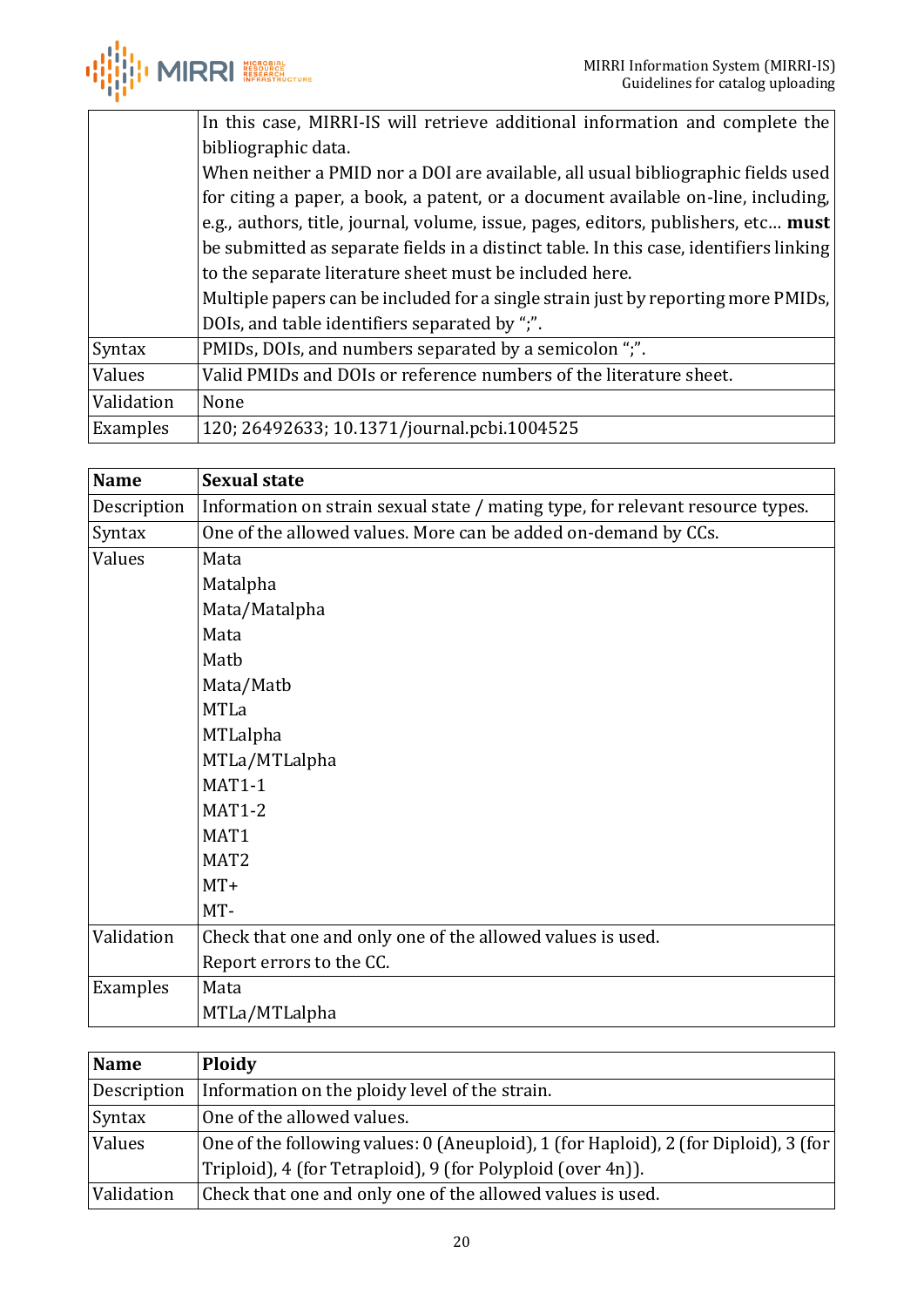

|          | Report errors to the CC. |
|----------|--------------------------|
| Examples |                          |

<span id="page-20-0"></span>

| <b>Name</b> | Interspecific hybrid                                              |
|-------------|-------------------------------------------------------------------|
| Description | This field reports whether the strain is an interspecific hybrid. |
| Syntax      | One of the allowed values.                                        |
| Values      | One of the following values: 1 (for No), 2 (for Yes).             |
| Validation  | Check that one and only one of the allowed values is used.        |
|             | Report errors to the CC.                                          |
| Examples    | 2                                                                 |

<span id="page-20-1"></span>

| <b>Name</b> | Pathogenicity                                                                 |
|-------------|-------------------------------------------------------------------------------|
| Description | Information about pathogenicity of the strain for plants, humans and animals. |
|             | Can include specification for the Belgian plant pathogenicity code.           |
| Syntax      | None                                                                          |
| Values      | Free text                                                                     |
| Validation  | None                                                                          |
| Examples    | Pathogenic to Agaricus bisporus.                                              |
|             | Transmissible murine colonic hyperplasmia.                                    |

<span id="page-20-2"></span>

| <b>Name</b> | <b>Enzyme production</b>                                                         |
|-------------|----------------------------------------------------------------------------------|
| Description | Information about enzyme production by the strain. The CCs should also include   |
|             | the Enzyme Commission (EC) number of the enzyme after its name, included in      |
|             | parentheses. See, e.g. ExplorEnz: Search the Official IUBMB Enzyme List          |
|             | (enzyme-database.org).                                                           |
|             | By now, this information should be provided as free text. Future improvements    |
|             | of the dataset will likely foresee some syntactical rules and/or list of values. |
| Syntax      | None                                                                             |
| Values      | Free text                                                                        |
| Validation  | None                                                                             |
| Examples    | Decarboxylase (4.1.1), Isomerase, Pectinase.                                     |

<span id="page-20-3"></span>

| <b>Name</b> | <b>Production of metabolites</b>                                                 |
|-------------|----------------------------------------------------------------------------------|
| Description | Information about metabolite production by the strain.                           |
|             | By now, this information should be provided as free text. Future improvements    |
|             | of the dataset will likely foresee some syntactical rules and/or list of values. |
| Syntax      | None                                                                             |
| Values      | Free text                                                                        |
| Validation  | None                                                                             |
| Examples    | Capreomycin; oxytetracyclin.                                                     |

<span id="page-20-4"></span>

| Name<br><b>Applications</b> |
|-----------------------------|
|-----------------------------|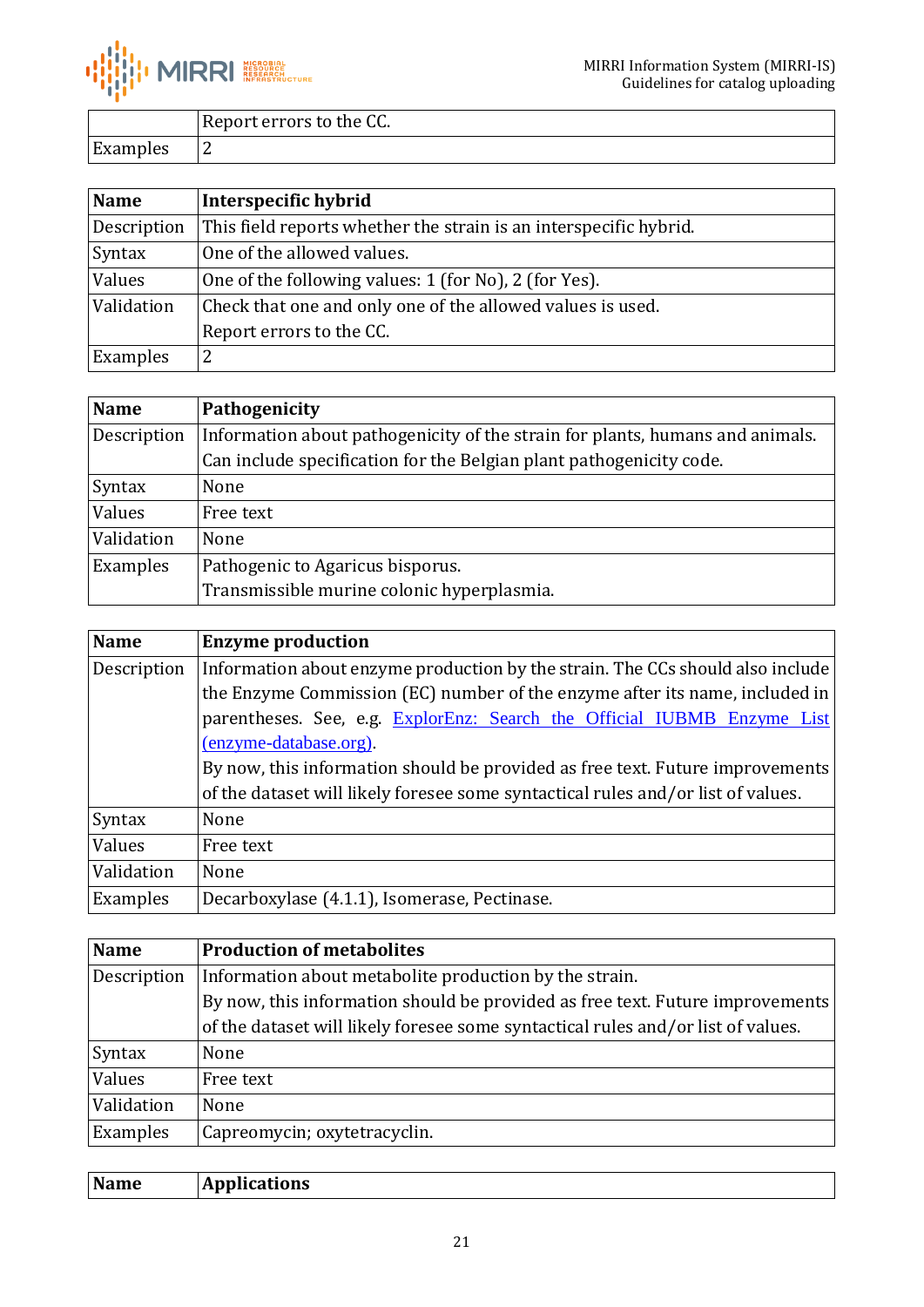

| Description | Information about applications of the strain.                                    |
|-------------|----------------------------------------------------------------------------------|
|             | By now, this information should be provided as free text. Future improvements    |
|             | of the dataset will likely foresee some syntactical rules and/or list of values. |
| Syntax      | None                                                                             |
| Values      | Free text                                                                        |
| Validation  | None                                                                             |
| Examples    | Biomass electricity generation                                                   |
|             | Studies of pathway of beta-phenylpropionic acid metabolism                       |
|             | Environmental restoration                                                        |

<span id="page-21-0"></span>

| <b>Name</b> | <b>Remarks</b>                                                                  |
|-------------|---------------------------------------------------------------------------------|
| Description | Any further note that is not present in the other fields.                       |
| Syntax      | None                                                                            |
| Values      | Free text                                                                       |
| Validation  | None                                                                            |
| Examples    | Two stable colony types giving identical gel electrophoretic protein profiles.  |
|             | Strain was preserved after several local lesion passages with Nicotiana tabacum |
|             | cv. Java as host plant.                                                         |

<span id="page-21-1"></span>

| <b>Name</b> | <b>Plasmids</b>                                                                  |
|-------------|----------------------------------------------------------------------------------|
| Description | Information about plasmids in the strain.                                        |
|             | It may include plasmid name and type (original plasmid, cloning vehicle,         |
|             | recombinant plasmid), restriction sites, relevant genes (e.g., origin of         |
|             | replication, transposons, promoters, terminators, structural genes).             |
|             | By now, this information should be provided as free text. Future improvements    |
|             | of the dataset will likely foresee some syntactical rules and/or list of values. |
| Syntax      | None                                                                             |
| Values      | Free text                                                                        |
| Validation  | None                                                                             |
| Examples    | pUZ8                                                                             |
|             | PO100 of HfrR4                                                                   |
|             | Unknown                                                                          |
|             | Plasmid free                                                                     |

<span id="page-21-2"></span>

| Name        | <b>Plasmids collections fields</b>                                     |
|-------------|------------------------------------------------------------------------|
| Description | Information about availability of strain plasmids in CCs of plasmids.  |
| Syntax      | It should include the name of the plasmid followed by the CC number in |
|             | parentheses. More than one plasmid can be reported, separated by ";".  |
| Values      | Plasmid names should be provided as free text.                         |
|             | CC numbers should be composed by the CC acronym followed by a number   |
|             | separated by a space.                                                  |
| Validation  | Check the syntax of the information.                                   |
|             | Report errors to the CC.                                               |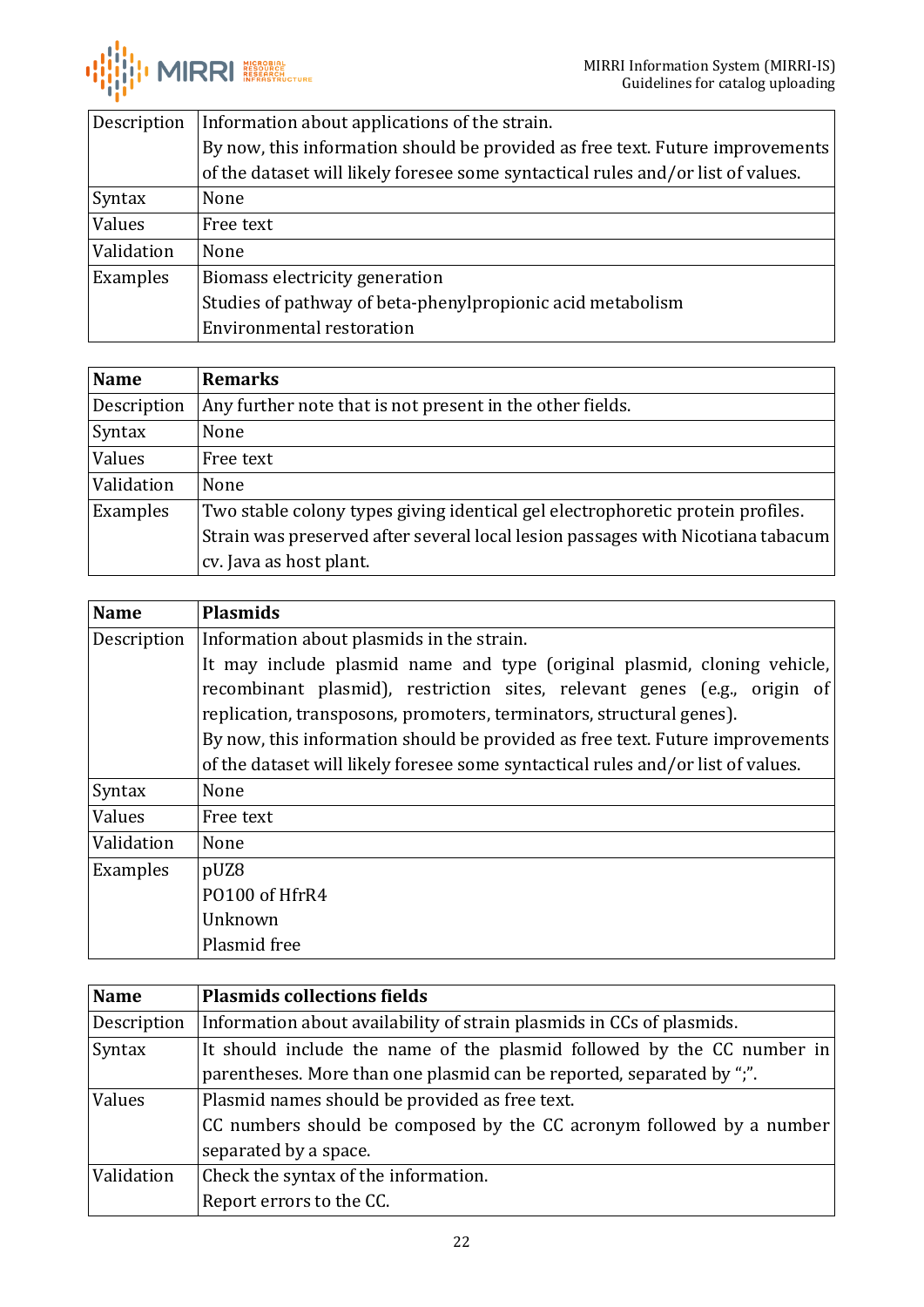

Examples | pUZ8 (LMBP 8011)

<span id="page-22-0"></span>

| <b>Name</b> | Substrate/host of isolation                                                      |
|-------------|----------------------------------------------------------------------------------|
| Description | Information about the substrate and the host of isolation of the strain. It may  |
|             | include the detailed substrate from which the strain was isolated and the name   |
|             | of host plant/animal.                                                            |
|             | By now, this information should be provided as free text. Future improvements    |
|             | of the dataset will likely foresee some syntactical rules and/or list of values. |
| Syntax      | None                                                                             |
| Values      | Free text                                                                        |
| Validation  | None                                                                             |
| Examples    | Soil under Pinus sylvestris.                                                     |
|             | Flowering plant of Helleborus foetidus.                                          |
|             | Arachis hypogaea.                                                                |

<span id="page-22-1"></span>

| <b>Name</b> | <b>Isolation habitat</b>                                                         |
|-------------|----------------------------------------------------------------------------------|
| Description | Information about the biotope where the species was found.                       |
|             | It should include environmental physical factors, such as humidity, range of     |
|             | temperature, pH and light intensity, as well as biotic factors, such as the      |
|             | availability of food and the presence or absence of predators.                   |
|             | It may also include information already specified in the related fields          |
|             | Geographic origin, Geographic origin coordinates and Altitude.                   |
|             | By now, this information should be provided as free text. Future improvements    |
|             | of the dataset will likely foresee some syntactical rules and/or list of values. |
| Syntax      | None                                                                             |
| Values      | Free text                                                                        |
| Validation  | None                                                                             |
| Examples    | Tropical rain forest                                                             |
|             | Salt marsh, Salicorna habitat.                                                   |
|             | Forest litter, radioactivity 1.5x10(4) Bq/kg.                                    |

<span id="page-22-2"></span>

| <b>Name</b> | Ontobiotope term for the isolation habitat                                   |
|-------------|------------------------------------------------------------------------------|
| Description | Information about the habitat where the species was found provided by using  |
|             | the most specific term(s) of the Ontobiotope ontology of microorganism       |
|             | habitats.                                                                    |
|             | Note that this ontology is mainly for bacteria.                              |
| Syntax      | The $id(s)$ of the term(s) should be provided.                               |
|             | An id includes the prefix "OBT:" followed by an integer of six digits, as in |
|             | "OBT:001119" for forest.                                                     |
|             | Alternatively, the preferred name(s) for the term(s) can also be provided.   |
|             | When submitting more $id(s)$ or preferred name(s), separate them by a        |
|             | semicolon ";". Id(s) and preferred names(s) must not be mixed.               |
| Values      | Any valid term id or preferred name from the Ontobiotope.                    |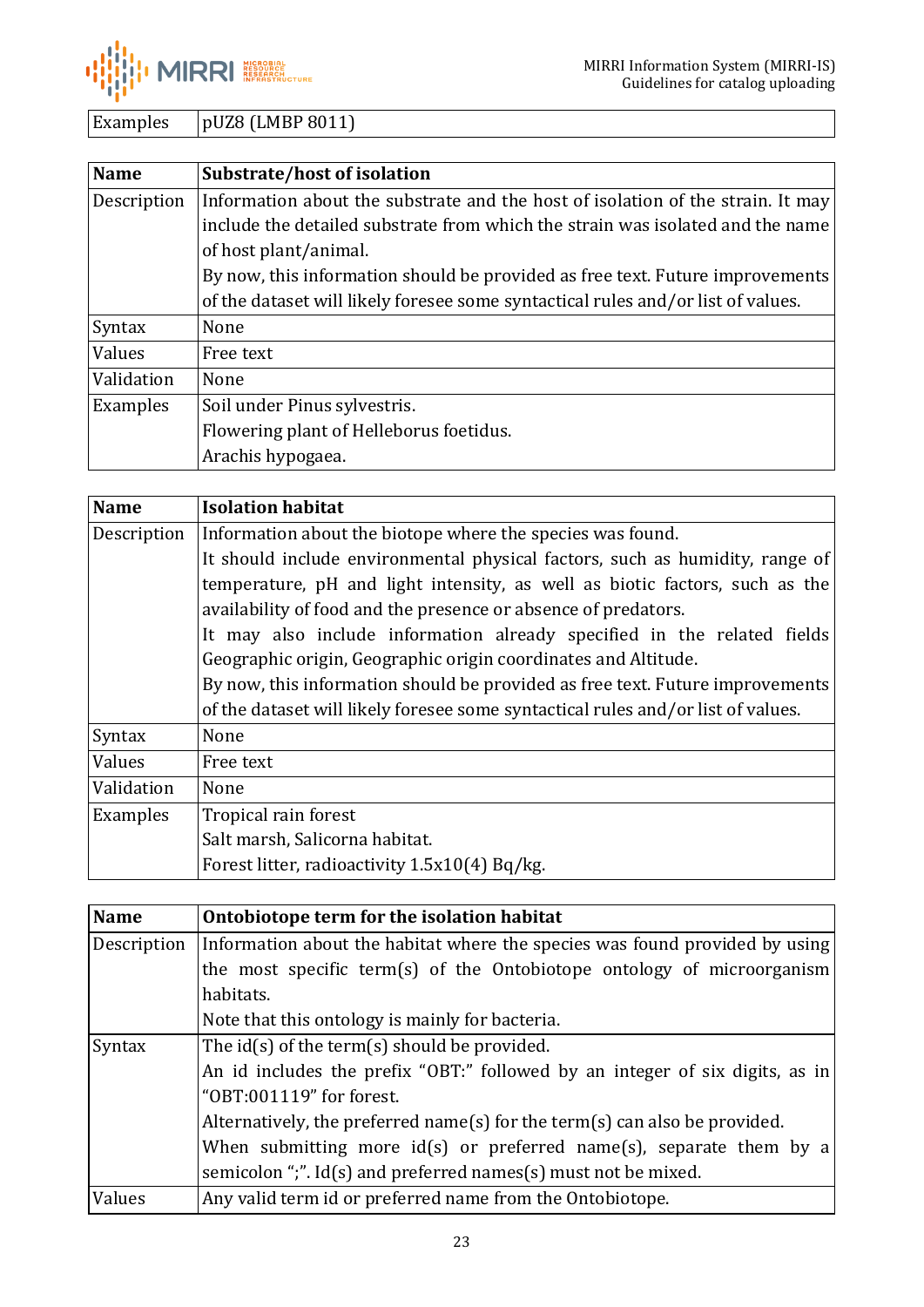

|            | See the Ontobiotope browser.                                         |
|------------|----------------------------------------------------------------------|
| Validation | Check for validity of ids and preferred names. Check for the syntax. |
| Examples   | OBT:001119; OBT:002941                                               |
|            | Forest                                                               |

<span id="page-23-0"></span>

| <b>Name</b> | <b>Genomic sequences and accession numbers</b>                                        |
|-------------|---------------------------------------------------------------------------------------|
| Description | Known genomic sequences and related INSDC accession numbers of the strain.            |
|             | According to the resource type, these include, but are not limited to, the nuclear    |
|             | ribosomal Internal Transcribed Spacer (ITS), the nuclear ribosomal Large              |
|             | SubUnit (LSU) and the 16S rRNA gene. Any further gene or marker that is               |
|             | considered of relevance by the CC, such as Calmodulin (CaM) and $\beta$ -Tubulin, can |
|             | be included.                                                                          |
|             | These data must be submitted in the Excel sheet "Genomic Information",                |
|             | including, in distinct fields, the following information: accession number of the     |
|             | strain in the CC, marker name, INSDC accession number of the marker sequence,         |
|             | sequence.                                                                             |
| Syntax      | Fields in the table follow different syntaxes:                                        |
|             | Strain accession number: as defined in the related field of the MIRRI-IS dataset.     |
|             | Marker name: the short name of the marker.                                            |
|             | <b>INSDC</b> accession number: An INSDC accession number is an alphanumeric           |
|             | code made by a fixed number of letters followed by a fixed number of digits,          |
|             | without any separation. For sequences, the code is currently made of two              |
|             | letters followed by six numbers.                                                      |
|             | Sequence: Any valid genomic sequence.                                                 |
| Values      | Values of fields in the table are as follows:                                         |
|             | Strain accession number: any accession number in the CC.                              |
|             | Marker name: any common marker designation.                                           |
|             | <b>INSDC</b> accession number: Any valid INSDC accession number.                      |
|             | Sequence: Genomic sequence, any format, any length.                                   |
| Validation  | Check for the validity of the syntaxes, formats and values.                           |
|             | Check that the sequence in INSDC actually relates to the named gene sequence          |
|             | of the given strain.                                                                  |
|             | Report errors and discrepancies to the CC.                                            |
| Examples    | See attached table.                                                                   |

<span id="page-23-1"></span>

| Name        | Literature linked to the sequence/genome                                             |
|-------------|--------------------------------------------------------------------------------------|
| Description | Information on literature linked to the sequences or genome of the strain.           |
|             | Do not include here literature linked to the identification and properties of the    |
|             | strain. Include identifiers linking to a separate literature sheet in the same file. |
|             | For publications indexed by Pubmed or having an official DOI number,                 |
|             | collections should provide the relative identifiers, respectively PMIDs and DOIs.    |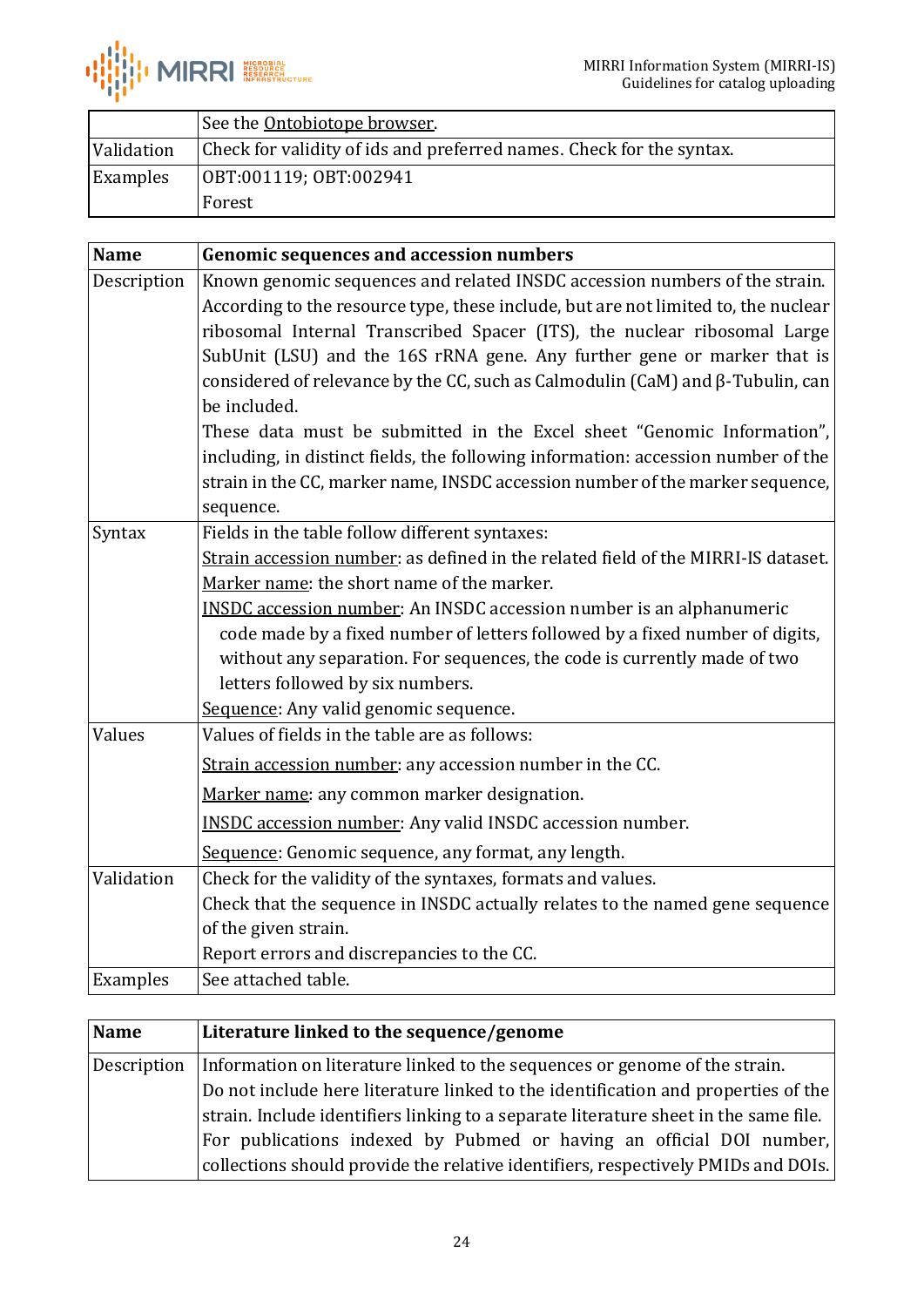

|            | In this case, MIRRI-IS will retrieve additional information and complete the           |
|------------|----------------------------------------------------------------------------------------|
|            | bibliographic data.                                                                    |
|            | When neither a PMID nor a DOI are available, all usual bibliographic fields used       |
|            | for citing a paper, a book, a patent, or a document available on-line, including,      |
|            | e.g., authors, title, journal, volume, issue, pages, editors, publishers, etc must     |
|            | be submitted as separate fields in a distinct table. In this case, identifiers linking |
|            | to the separate literature sheet must be included here.                                |
|            | Multiple papers can be included for a single strain just by reporting more PMIDs,      |
|            | DOIs, and table identifiers separated by ";".                                          |
| Syntax     | PMIDs, DOIs, and numbers separated by a semicolon ";"                                  |
| Values     | Valid PMIDs and DOIs or reference numbers of the literature sheet.                     |
| Validation | MIRRI-IS will try to extract any missing PMID and DOI on the basis of the              |
|            | provided information and return it to the collection.                                  |
|            | Any errors and inconsistencies will also be reported to the CCs.                       |
| Examples   | 120; 26492633; 10.1371/journal.pcbi.1004525                                            |

<span id="page-24-0"></span>

| <b>Name</b> | Link to other sites                                                                                                                                                                                                                                                                                           |
|-------------|---------------------------------------------------------------------------------------------------------------------------------------------------------------------------------------------------------------------------------------------------------------------------------------------------------------|
| Description | URLs of extended descriptions of the strain in other information systems, such as GCM<br>genomes, INSDC, UNIPROT. The site name will be used as a title for an active link in the<br>MIRRI-IS for users willing to navigate to the site.                                                                      |
| Syntax      | Site name and working URL (including method, server and full path), joined by a<br>semicolon character ";". The site name must be consistent in the CC, i.e. a given site must<br>always be associated to a unique site name. If providing more than one site, separate<br>pairs by a semicolon character";". |
| Values      | One or more pairs site name - valid URL.                                                                                                                                                                                                                                                                      |
| Validation  | Check that the URLs are working. Report errors to the CC.                                                                                                                                                                                                                                                     |
| Examples    | Site 1; URL1; Site 2; URL2                                                                                                                                                                                                                                                                                    |

<span id="page-24-1"></span>

| <b>Name</b> | <b>QPS</b>                                                                      |
|-------------|---------------------------------------------------------------------------------|
| Description | Specify whether the strain is from a species qualified as QPS (Qualified)       |
|             | Presumption of Safety), according to the "Updated list of QPS-recommended       |
|             | biological agents for safety risk assessments carried out by EFSA" periodically |
|             | delivered by the European Food Safety Agency (EFSA).                            |
| Syntax      | One of the allowed values.                                                      |
| Values      | One of the following values: 1 (for No), 2 (for Yes)                            |
| Validation  | Check that one and only one of the allowed values is used. Report errors to the |
|             | CC.                                                                             |
| Examples    | 2                                                                               |

<span id="page-24-2"></span>

| <b>Name</b> | <b>Axenic culture</b>                                                               |
|-------------|-------------------------------------------------------------------------------------|
| Description | Specify whether the strain is an axenic culture, that is entirely free of all other |
|             | contaminating organisms.                                                            |
| Syntax      | One of the allowed values.                                                          |
| Values      | One of the following values: "Axenic", "Not axenic".                                |